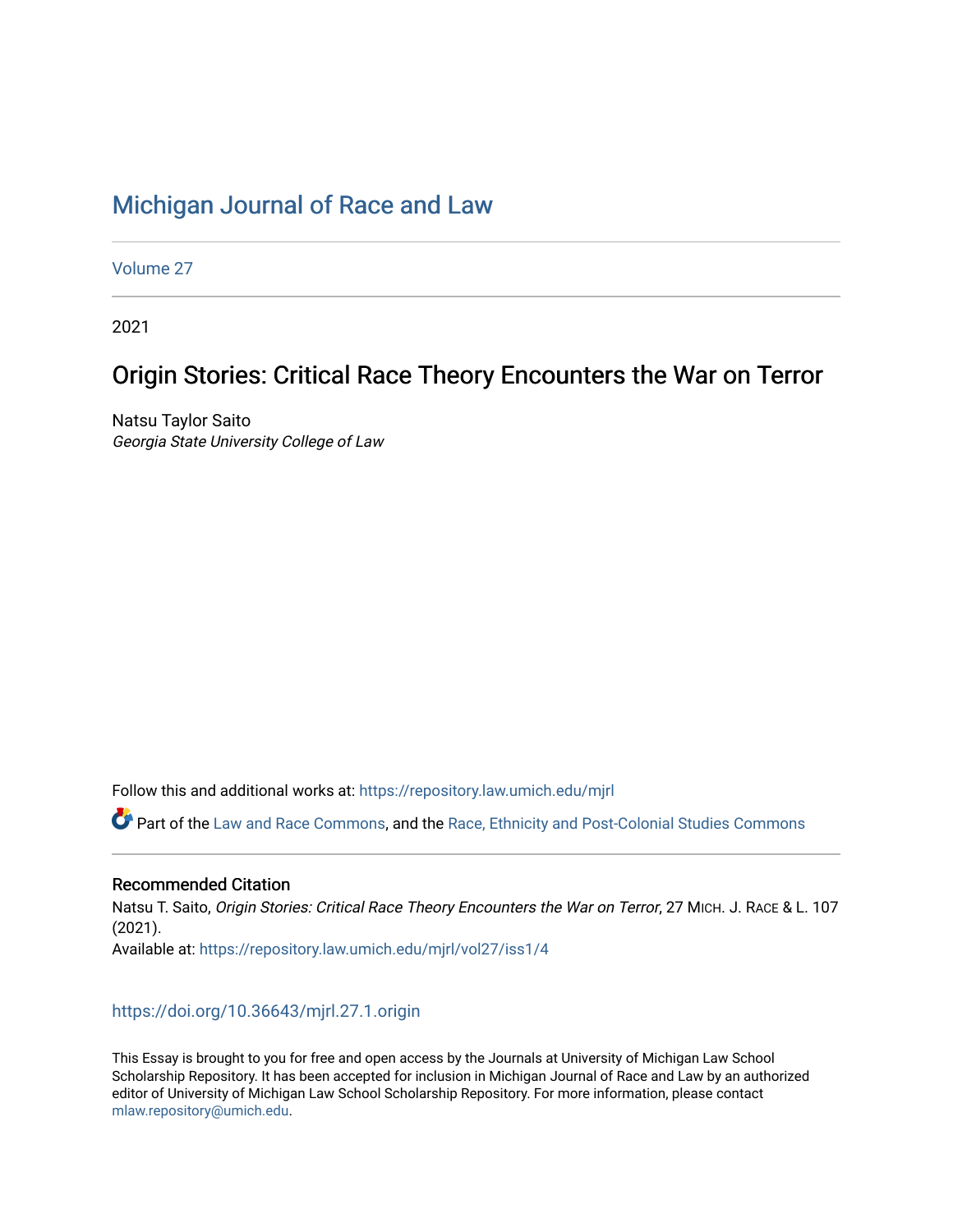## ORIGIN STORIES: CRITICAL RACE THEORY ENCOUNTERS THE WAR ON TERROR

*Natsu Taylor Saito\**

In a fractured age, when cynicism is god, here is a possible heresy: we live by stories, we also live in them. One way or another we are living the stories planted in us early or along the way, or we are also living the stories we planted—knowingly or unknowingly—in ourselves.

—Ben Okri, 19971

The goal is to have the public read something crazy in the newspaper and immediately think "critical race theory." We have decodified the term and will recodify it to annex the entire range of cultural constructions that are unpopular with Americans.

—Christopher Rufo, 20212

#### I. INTRODUCTION

Stories matter. They matter to those intent on maintaining structures of power and privilege, and to those being crushed by those structures. In the United States, the space to tell, and to hear, our stories has been expanding. This means that the histories and lived realities of those who have been excluded, particularly people of color, are seeping into mainstream

<sup>\* © 2021.</sup> Regents Professor and Professor of Law, Georgia State University College of Law. In framing this essay I am particularly indebted to insights provided by the late scholars Derrick Bell and Haywood Burns, as well as Ward Churchill, Kathleen Cleaver, and Thomas King. Special thanks, also, to Sahar Aziz and to *MJR&L* editors Lexi Wung and Raymond Levine.

<sup>1.</sup> BEN OKRI,AWAY OF BEING FREE 37 (1997).

<sup>2.</sup> Laura Meckler & Josh Dawsey, *Republicans, Spurred by an Unlikely Figure, See Political Promise in Critical Race Theory*, WASH. POST, June 19, 2021, at 2, PROQUEST 2542952481 (quoting Christopher Rufo).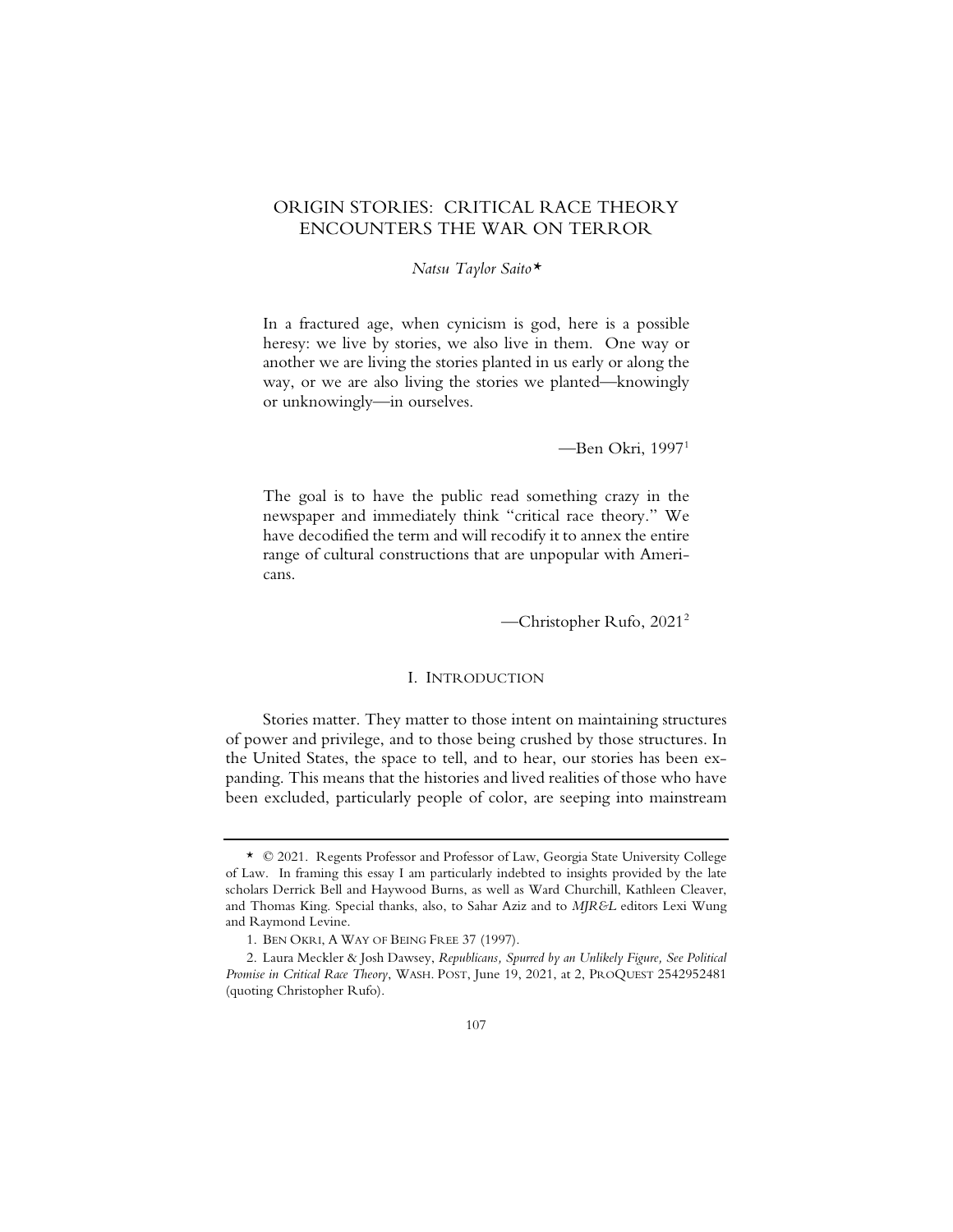discourse, into the books our children read, the movies and television shows they watch, and the many websites comprising social media. Critical race theory has played a role in this expansion. It insists that we recognize the legitimacy of the stories of those deemed "Other" because they have been erased or distorted beyond recognition in the dominant narrative.<sup>3</sup> Critical race theory has helped ensure that the legacies of genocide and broken treaties, of the cruelties imposed upon enslaved persons, of the forced inclusion and exclusion of those regarded simply as disposable labor, have worked their way into the realm of what can be talked about. Critical race scholars have exposed immigration injustices and called out xenophobia and Islamophobia. All this discomfits those who benefit, or believe they benefit, from the status quo.

These stories have always been there, of course*—*an organic aspect of life and identity for many and generally accessible to others willing to put in a bit of effort. But the increasingly widespread acceptance of the notion that racialized privilege and subordination permeate American so $ciety<sup>4</sup>$  has created numerous cultural shifts, shifts that emerged quite dramatically in 2020 with the mass social justice mobilizations triggered by the death of George Floyd at the hands (or, more accurately, under the knees) of the Minneapolis police.<sup>5</sup> Sweeping across this country and around the globe, the uprisings generally associated with the "Black Lives Matter" movement could not be ignored.<sup>6</sup> These widespread protests reminded us of the uprisings of the mid-to-late 1960s, when hundreds of urban neighborhoods burned and the National Guard rolled in to "restore order," encased in tanks and suited up for war.<sup>7</sup> At that time, the powersthat-be were concerned enough that President Johnson convened the Kerner Commission, whose surprisingly accurate assessment of cause and consequence prompted a raft of anti-poverty programs.<sup>8</sup> Programs that

<sup>3</sup>*. See infra* notes 52-54, 74-76 and accompanying text.

<sup>4.</sup> While "American" more properly applies to the entirety of the North and South American continents, for lack of a better alternative it is used here to refer to entities, actions, or policies associated with the United States.

<sup>5</sup>*. See* Jared Hamernick, *Toward a Nonviolent State*, 2021 U. ILL. L. REV. ONLINE 77, 77-78 (2021).

<sup>6</sup>*. See* Larry Buchanan, Quoctrung Bui & Jugal K. Patel, *Black Lives Matter May Be the Largest Movement in U.S. History*, N.Y. TIMES, July 3, 2020; Jen Kirby, *"Black Lives Matter" Has Become a Global Rallying Cry Against Racism and Police Brutality*, VOX (June 12, 2020), https://www.vox.com/2020/6/12/21285244/black-lives-matter-global-protests-georgefloyd-uk-belgium.

<sup>7</sup>*. See* Natsu Taylor Saito, *For "Our" Security: Who Is an "American" and What is Protected by Enhanced Law Enforcement and Intelligence Powers?* 2 SEATTLE J. SOC. JUST. 23, 40-41 (2003); *see generally* REP. OF THE NAT'L ADVISORY COMM'N ON CIV. DISORDERS (1968) [hereinafter KERNER REPORT].

<sup>8</sup>*. Cf.* KERNER REPORT, *supra* note 7, at 1. The Commission was established pursuant to Exec. Order 11365, issued July 29, 1967. *Id.* at v.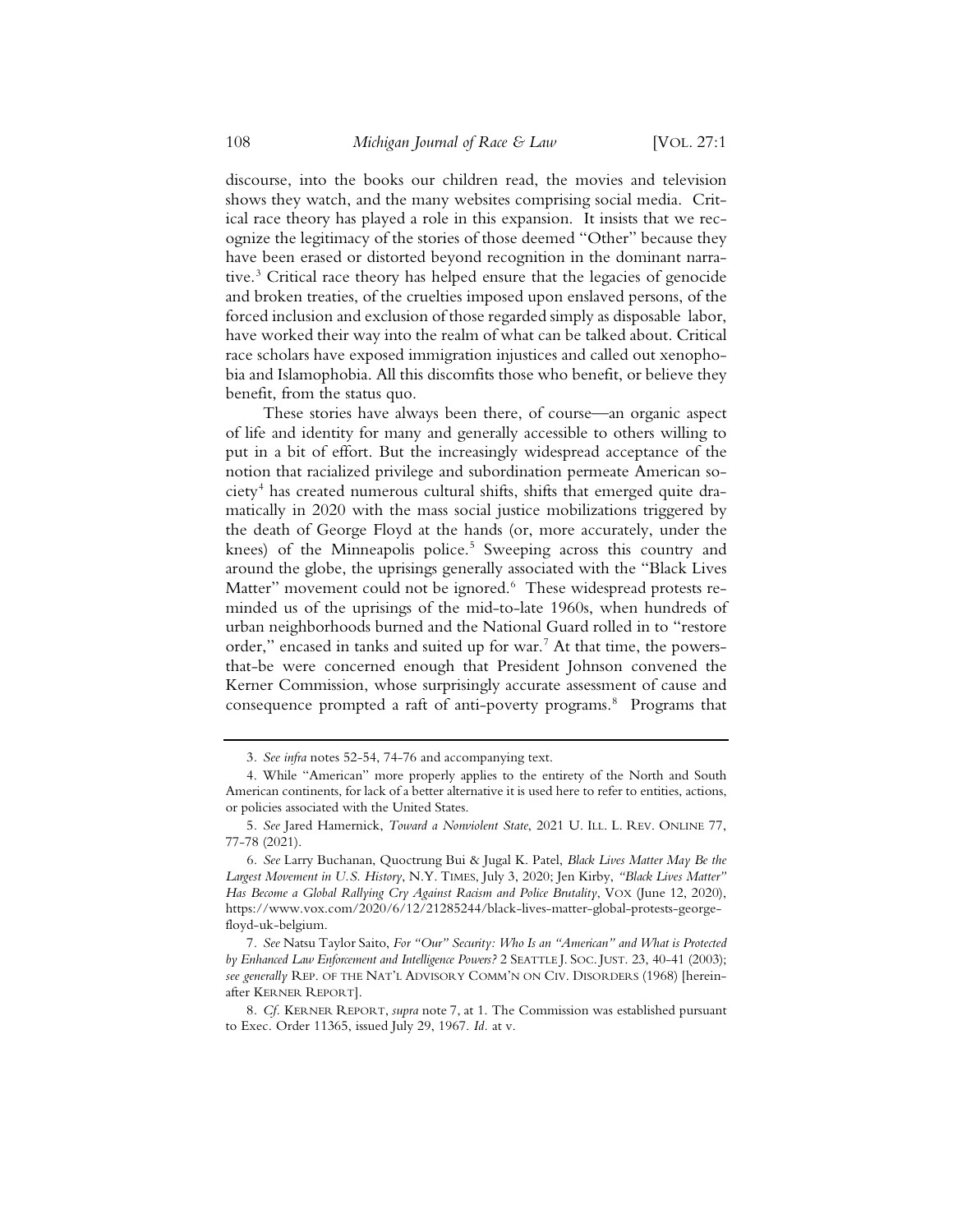worked remarkably well until the "war on poverty" was supplanted by the "wars" on crime, drugs, and terror.<sup>9</sup> This time, however, we did not get a presidentially appointed commission or federal funding for programs to address the underlying causes of discontent. Instead, "diversity, equity, and inclusion" became the mantra of mainstream institutions—governmental, educational, and corporate.<sup>10</sup>

In 2020, critical race theory was still a relatively obscure vein of largely academic inquiry, and it certainly cannot be credited with the sudden willingness of major social institutions to openly address racism. That credit arguably goes to those willing to dismantle those institutions in a much more literal manner. Critical race theory, however, had articulated certain key concepts that moved the conversations within these institutions, and in American society more generally, beyond assimilationist aspirations focusing on acceptance and inclusivity to some foundational questions.11 Is "race" really an objective reality? What purposes are served by the ways racial identities are constructed? Can we account for the persistence of racial disparities in every aspect of life—employment, education, housing, healthcare, incarceration—without looking at structural factors? How does discrimination based on national origin or immigration status differ from racial discrimination? What about all the histories being omitted from the master('s) narrative? And whose land are we actually on, anyway?

Cultural shifts create rifts. Or bring them to the surface, at any rate. With the social upheavals of 2020, the discussions about race and its role in American history were starting to cut through the many layers of denial that protect the United States' origin story and, ultimately, the legitimacy of the state.12 This threatened to open the door to the existential angst that has always lurked in the shadows of American exceptionalism; angst apparently intensified by census data indicating that the number of people

<sup>9.</sup> Saito, *For "Our" Security, supra* note 7 at 41 n.38, 42 n.145, 47 n.182.

<sup>10</sup>*. See generally* Zachary McCoy, *Workplace Diversity, Equity, and Inclusion Programs: Inclusive Environments and Diversity Promotion Programs*, 55 U.S.F. L. Rev. 153 (2021).

<sup>11</sup>*. See infra* notes 59-74 and accompanying text.

<sup>12</sup>*. See* John F. Harris, *2020 Shatters the Myth of American Exceptionalism*, POLITICO, Dec. 31, 2020 (addressing the "collision" between reality and the myth of America as "an exceptional leader among nations"), https://www.politico.com/news/magazine/2020/12/31 /2020-american-exceptionalism-452947; John E. Taylor, *Reflecting on the Death of George Floyd*, 2020-Autumn W. VA. LAW. 8, 9 (2020) (West Virginia Law School dean emphasizing that "[w]e face systemic problems of racism in our society, and the death of George Floyd has concentrated our collective attention on these problems"); Tyrone Beason, *"Something Is Not Right." George Floyd Protests Push White Americans to Think About Their Privilege*, L.A. TIMES (June 28, 2020, 6:00 AM), https://www.latimes.com/politics/story/2020-06-28 /white-voters-racism-reckoning-george-floyd-killing (describing one person's realization that he could be "a good man . . . yet still benefit from a racist system").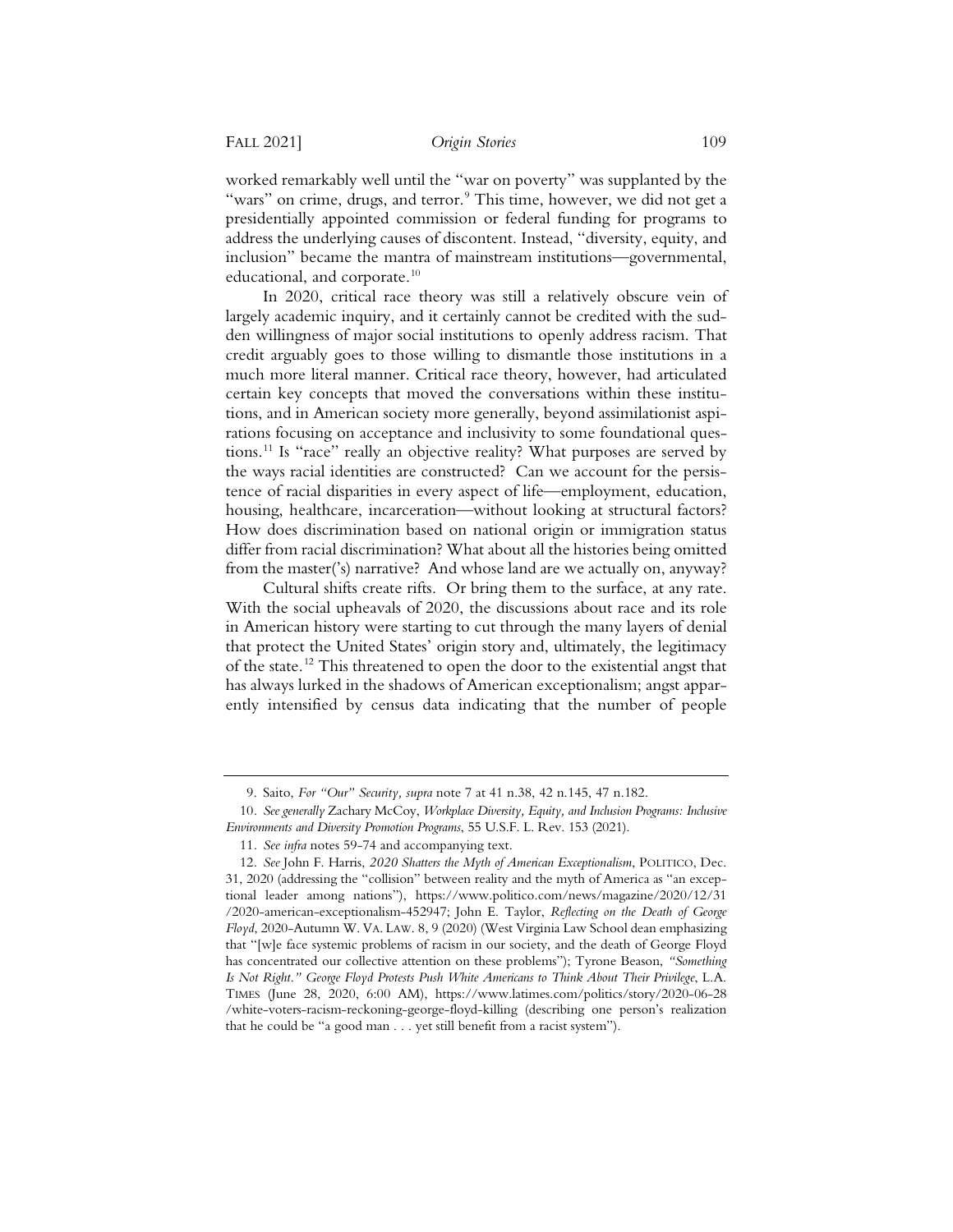identifying as White is shrinking in both absolute and relative terms.<sup>13</sup> It is against this background that critical race theory—or what is said to be critical race theory—has come under attack in executive orders issued by Donald Trump and legislation proposed or passed in over 20 states, as well as heated local school board meetings and impassioned debates across the media spectrum.<sup>14</sup>

While "critical race theory" provides a convenient label, the real targets are the burgeoning efforts to come to terms with historical and contemporary manifestations of racism and xenophobia within the United States and in its foreign policy. Those launching the attacks intend to restore the narrative of righteousness that weaves its way through U.S. history, from its foundational violence through its assertions of global hegemony and its current "war on terror."15 Launched with great fanfare following the attacks of September 11, 2001, this war on terror has become a permanent fixture.<sup>16</sup> Settler colonial regimes, including the United States, envision their endpoints not as decolonization but the permanent normalization of settler hegemony.<sup>17</sup> To ensure that hegemony, the war on terror is not meant to end but—like ongoing colonization—is intended to be taken for granted as a constant of contemporary life in the United States and around the world.

This essay addresses the attacks on critical race theory as a logical extension of the ideological foundations of the war on terror. After briefly summarizing some of the presumptions that undergird justifications for the war on terror and the means it employs, it turns to the attacks on critical race theory, and provides a short analysis of why critical race theory is seen as a threat to those intent on defending the status quo. The final section juxtaposes the narrative lenses of the war on terror and critical race theory.

<sup>13.</sup> Charles M. Blow, *It Was a Terrifying Census for White Nationalists*, N.Y. TIMES (Aug. 15, 2021), https://www.nytimes.com/2021/08/15/opinion/united-states-census-white.html.

<sup>14</sup>*. See* Jacey Fortin, *Critical Race Theory: A Brief History*, N.Y. TIMES (Aug. 15, 2021), https://www.nytimes.com/article/what-is-critical-race-theory.html.

<sup>15</sup>*. See* ERIC R. WOLF, EUROPE AND THE PEOPLE WITHOUT HISTORY 5 (1982) (on the United States as the culmination of Western civilization); NATSU TAYLOR SAITO, SETTLER COLONIALISM, RACE, AND THE LAW: WHY STRUCTURAL RACISM PERSISTS 26-34 (2020) (summarizing the American master narrative); *see generally* NATSU TAYLOR SAITO, MEET-ING THE ENEMY: AMERICAN EXCEPTIONALISM AND INTERNATIONAL LAW (2010).

<sup>16</sup>*. See* Glenn Greenwald, *Washington Gets Explicit: Its "War on Terror" Is Permanent*, GUARDIAN (May 17, 2013, 7:54 AM), https://www.theguardian.com/commentisfree/2013/may/17/endless-war-on-terror-obama; Chris Megerian, The *US War in Afghanistan Is Over-but the War on Terror Continues*, L.A. TIMES (Sept. 3, 2021, 5:00 AM), https://www.latimes.com/politics/story/2021-09-03/afghanistan-counterterrorism-challenges.

<sup>17.</sup> LORENZO VERACINI, SETTLER COLONIALISM: A THEORETICAL OVERVIEW, 22 (2010). On the United States as a settler colonial regime, *see generally* SAITO, SETTLER COLONIALISM, *supra* note 15.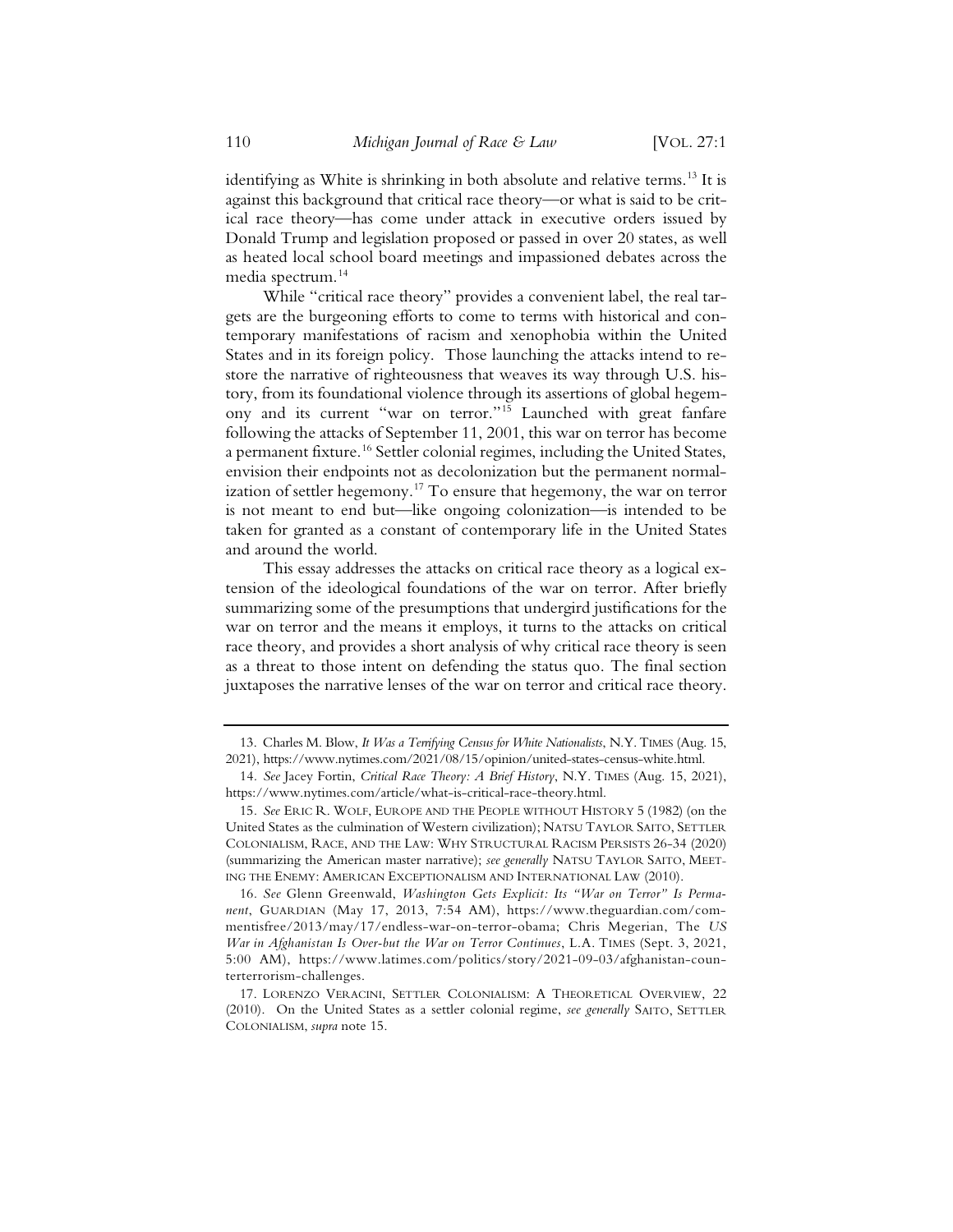FALL 2021] *Origin Stories* 111

Throughout, I rely on insights into storytelling found in Nigerian poet and novelist Ben Okri's *A Way of Being Free*.

#### II. CERTAINTIES IN THE WAR ON TERROR

"In the name of certainties," Okri observes, "people have had an almost medieval belief in the rightness of the violence they have wreaked on others, in the destruction of other people's ways and lives. In the name of certainties, nations and individuals ha[ve] come to regard themselves as gods."18 This is an apt description of the rhetoric as well as the underlying precepts of the global war formally launched by the United States when, just a few days after the September 11 attacks on the Pentagon and the World Trade Center, Bush declared from the National Cathedral that "our responsibility to history is . . . to answer these attacks and rid the world of evil."<sup>19</sup> This presaged a shape-shifting military and ideological engagement with neither geographic boundaries nor a clear definition of what would constitute victory.

Named enemies have included Osama bin Laden and the evolving al Qaeda network; the Taliban in Afghanistan; Iraq and its then-president Saddam Hussein; variations of the so-called Islamic State (ISIS); "radical Islam"; the hundreds of men and boys of many nationalities detained at the U.S. Naval Base at Guantánamo Bay, Cuba; and select U.S. citizens declared to be "enemy combatants."20 Within the United States, Muslims, Arab Americans, and South Asians have been profiled as terrorists and subjected to governmental surveillance as well as personal attacks.<sup>21</sup> Globally, over 900,000 deaths have been attributed to armed conflict in Afghanistan, Pakistan, Iraq, Syria, and Yemen between October 2001 and September

<sup>18.</sup> OKRI*, supra* note 1, at 25.

<sup>19.</sup> WHITE HOUSE, NATIONAL SECURITY STRATEGY OF THE UNITED STATES OF AMER-ICA 5 (2002) (quoting statement of George W. Bush at the National Cathedral, Washington D.C., Sept. 14, 2001) [hereinafter NATIONAL SECURITY STRATEGY 2002].

<sup>20</sup>*. See generally* David Cole, *The End of the War on Terror?* N.Y. REV. (Nov. 7, 2013), https://www.nybooks.com/articles/2013/11/07/end-war-terror/; Hendrick Hertzberg, *War and Words*, NEW YORKER (Feb. 13, 2006), https://www.newyorker.com/magazine /2006/02/13/war-and-words; Anthony H. Cordesman, *The Real World Capabilities of ISIS: The Threat Continues*, CTR. FOR STRATEGIC & INT'L STUD. (Sept. 9, 2020), https://www.csis.org/analysis/real-world-capabilities-isis-threat-continues; Paul Rogers, *Rising ISIS Attacks in Africa Mean the "War on Terror" Is Far from Over,* OPEN DEMOCRACY (Mar. 27, 2021), https://www.opendemocracy.net/en/rising-isis-attacks-in-africa-meanthe-war-on-terror-is-far-from-over/.

<sup>21</sup>*. See generally* Khaled A. Beydoun, *Between Indigence, Islamophobia, and Erasure: Poor and Muslim in "War on Terror" America*, 104 CAL. L. REV. 1463 (2016); Sahar F. Aziz, *Caught*  in a Preventive Dragnet: Selective Counterterrorism in Post-9/11 America, 47 GONZ. L. REV. 429 (2011); Ming H. Chen, *Alienated: A Reworking of the Racialization Thesis After September 11*, 18 AM. U. J. GENDER, SOC. POL'Y & LAW 411 (2010).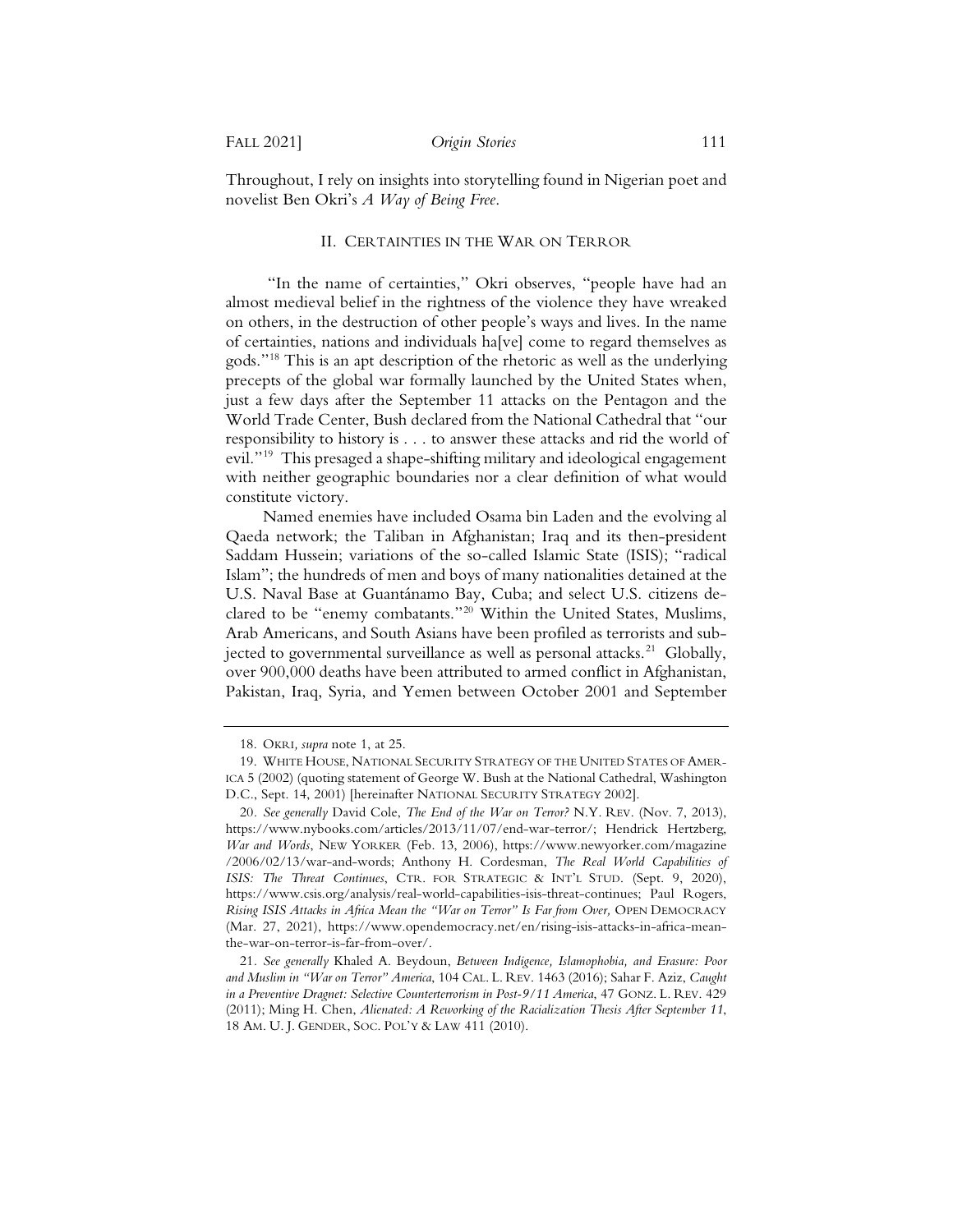2021, to which we must add deaths attributable to lack of access to food, water, medical care, infrastructure collapse, or other trauma associated with warfare.<sup>22</sup> As the United States withdraws from Afghanistan in 2021, there is no end to the violence in sight.<sup>23</sup>

Nonetheless, those who speak for the United States continue to project, with certainty, the righteousness of their quest for global hegemony. They are able to do so because the war on terror evokes precepts of American exceptionalism so deeply rooted that they "fade[] almost immediately from  $\prod$  consciousness into transparency."<sup>24</sup> There are many ways to untangle the ideological presumptions undergirding the military, political, social, cultural, and economic initiatives that claim to be combatting terrorism. Here, I focus on some foundational precepts that illustrate the genealogical links between the attacks on critical race theory—or, more accurately, racialized critiques of U.S. history and institutions—and the ideology of the war on terror.<sup>25</sup>

First, a Manichean world is posited.<sup>26</sup> Because this is a war, there is an enemy, and that enemy is evil, "evil" used as both a noun and an adjective.<sup>27</sup> In 2000, George W. Bush had been unable to identify an enemy, noting that, when he was growing up, "It was us versus them, and it was clear who them was. Today we are not so sure who the they are, but we know they're there."<sup>28</sup> Following the attacks of September 11, 2001, he

24. Barbara J. Flagg, *"Was Blind, But Now I See": White Race Consciousness and the Requirement of Discriminatory Intent*, 91 MICH. L. REV. 953, 971 (1993) (on the transparency of whiteness); *see generally* SAITO, MEETING THE ENEMY, *supra* note 16 (on exceptionalism).

25. These precepts are discussed in more detail in SAITO, MEETING THE ENEMY, *supra* note 15, at 11-19.

26. "Manicheanism connotes a dualistic approach, 'with a basic doctrine of a conflict between light and dark, matter being regarded as dark and evil.'" Ibrahim J. Gassama, *Africa and the Politics of Destruction: A Critical Re-Examination of Neocolonialism and Its Consequences*, 10 OR. REV. INT'L L. 327, 333 n.27 (2008) (quoting Manichean, Dictionary.com, http://dictionary.reference.com/browse/manichean (last visited May 5, 2008)).

27. SAITO, MEETING THE ENEMY, *supra* note 15, at 11.

<sup>22.</sup> NETA C. CRAWFORD & CATHERINE LUTZ, WATSON INSTITUTE FOR INTERNATIONAL & PUBLIC AFFAIRS, BROWN UNIVERSITY, HUMAN COST OF POST-9/11 WARS: DIRECT WAR DEATHS IN MAJOR WAR ZONES (Nov. 13, 2019), https://watson.brown.edu/costsofwar/ files/cow/imce/papers/2021/Costs%20of%20War\_Direct%20War%20Deaths\_9.1.21.pdf.

<sup>23.</sup> Missy Ryan & Souad Mekhennet, *After Taliban Triumph, Biden Faces Even Greater Test in Preventing Extremist Resurgence in Afghanistan*, WASH. POST (Aug. 16, 2021, 8:06 PM), https://www.washingtonpost.com/national-security/us-counterterrrorism-surveillanceafghanistan/2021/08/16/d27433ee-feaa-11eb-825d-01701f9ded64\_story.html; Michael Levenson, *Frenzied Exit from Kabul Nears End as the President Cites a New Terror Threat*, N.Y. TIMES, Aug. 29, 2021, at A1.

<sup>28.</sup> Paul A. Chilton, *Deixis and Distance, President Clinton's Justification of Intervention in Kosovo*, in AT WAR WITH WORDS 95, 95-126 (Mirjana N. Dedaic & Daniel N. Nelson, eds., 2003) (quoting George W. Bush's speech at Iowa Western Community College, Jan. 21, 2000).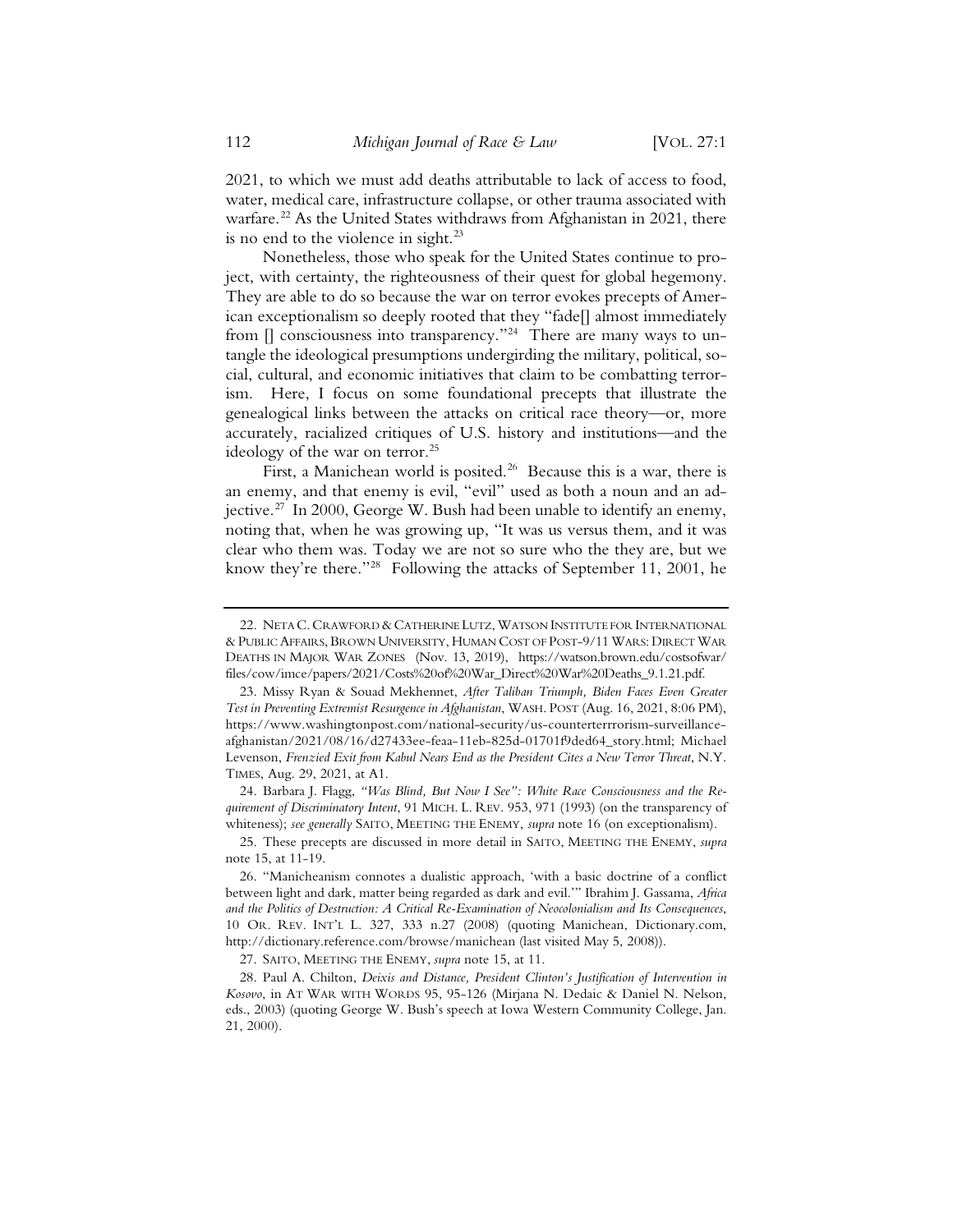could tell West Point graduates that "[w]e are in a conflict between good and evil," and name "terrorists" as the enemy.<sup>29</sup> Terrorists, however, were not identified solely by their actions. By September 11, 2001, Arab Americans and Muslims in the United States had already been "'raced' as 'terrorists': foreign, disloyal, and imminently threatening."30 As a result, they—and anyone who might look similarly "foreign"—also became "the enemy," perpetuating a process in which the "other" is "constructed, excluded from the realm of law, attacked, liberated, defeated, and transformed."31

The 2002 *National Security Strategy* also proclaimed that "we make no distinction between terrorists and those who knowingly harbor or provide aid to them."32 This opened the door to military attacks on "rogue" states, defined as those that not only sponsor terrorism but "[r]eject basic human values and hate the United States and everything for which it stands*.*"33 As the United States embarked on its war on terror, many scholars argued that terrorism was most effectively countered by addressing its root causes.<sup>34</sup> Moreover, terrorist acts could have been addressed within extant systems of law. This happened when, for example, those who bombed the World Trade Center in 1993 were convicted in a jury trial "replete with due process, an excellent defense team, and protection of the government's security needs."35 Terrorism is prohibited under international treaties, customary law, and the laws of war, and an extensive body of international humanitarian law, binding on the United States, applies to international

<sup>29.</sup> Press Release, White House, President Bush Delivers Graduation Speech at West Point (June 1, 2002), https://georgewbush-whitehouse.archives.gov/news/releases/2002 /06/20020601-3.html.

<sup>30.</sup> Natsu Taylor Saito, *Symbolism Under Siege: Japanese American Redress and the "Racing" of Arab Americans as "Terrorists,"* 8 ASIAN L.J. 1,12 (2001); *see also id*. at 11-15. This article, published in May 2001, was written well before the September 11 attacks.

<sup>31.</sup> ANTONY ANGHIE, IMPERIALISM, SOVEREIGNTY, AND THE MAKING OF INTERNA-TIONAL LAW 278 (2005).

<sup>32</sup>*. See* NATIONAL SECURITY STRATEGY 2002, *supra* note 19, at 5.

<sup>33</sup>*. Id.* at 14-15.

<sup>34</sup>*. See, e.g.*, CHALMERS JOHNSON, BLOWBACK: THE COSTS AND CONSEQUENCES OF AMERICAN EMPIRE 216-229 (2004); NOAM CHOMSKY, HEGEMONY OR SURVIVAL: AMER-ICA'S QUEST FOR GLOBAL DOMINANCE 187-216 (2004); WARD CHURCHILL, ON THE JUS-TICE OF ROOSTING CHICKENS: REFLECTIONS ON THE CONSEQUENCES OF U.S. IMPERIAL ARROGANCE AND CRIMINALITY, 5-37 (2003).

<sup>35.</sup> Eric M. Freedman, *Who's Afraid of the Criminal Law Paradigm in the "War on Terror"?*  10 N.Y. CITY L. REV. 323, 325 (2007) (also noting that the defendants served long sentences and now "are forgotten"); *see also* Natsu Taylor Saito, *Will Force Trump Legality After September 11? American Jurisprudence Confronts the Rule of Law*, 17 GEO. IMMIGR. L.J. 1, 14- 20 (2002); *see generally* Michael German, *Trying Enemy Combatants in Civilian C*ourts, 75 GEO. WASH. L. REV. 1421 (2007).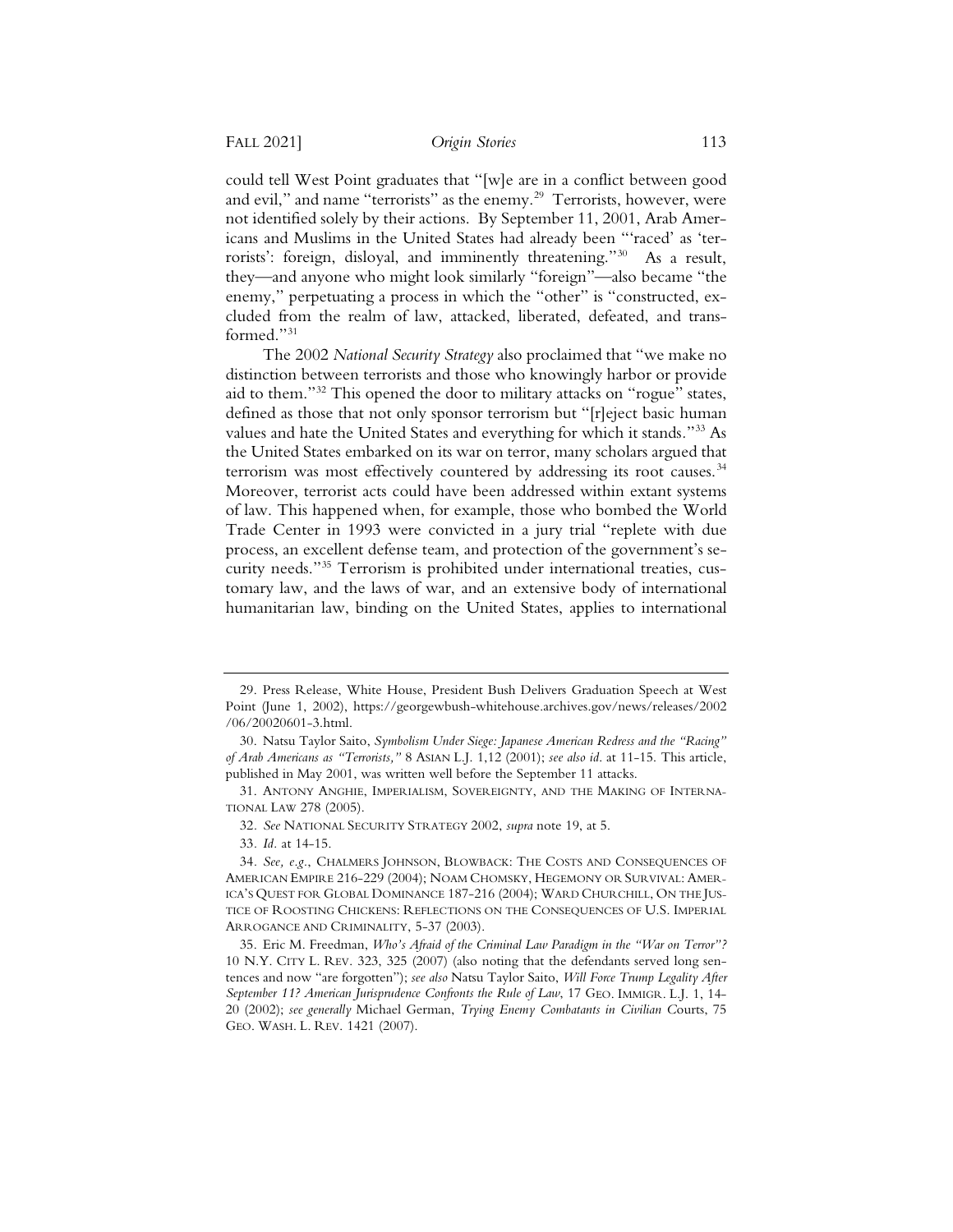armed conflict, whether or not war has been declared, and to conflicts between states and nonstate entities.<sup>36</sup>

Thus, the United States had many options. Nonetheless, the choice was made by American leaders to resort, immediately, to armed conflict. Bush later recalled, upon learning of the September 11 attacks, "I didn't need any legal briefs, I didn't need any consultations, I knew we were at war."37 At his 2009 inauguration, Barack Obama noted that "[o]ur nation is at war, against a far-reaching network of violence and hatred"38 and it remains at war well over a decade later. In this apparently perpetual war, U.S. officials claim that the usual rules of engagement do not apply because the enemy is uncivilized and irrational, motivated by "evil" rather than political or economic interests.<sup>39</sup> This facilitates framing otherwise unlawful policies and practices as preemptive self-defense.<sup>40</sup>

A key development in the ideology of the war on terror was that those who "hate us" became legitimate targets of attack, literally as well as figuratively.41 The war on terror is being fought, its proponents argue, not just to enhance American security or global influence, but "because the allies of terror are the enemies of civilization."<sup>42</sup> "Civilization," in this context, is not used "interchangeably with *culture*, so that other peoples might have other 'civilizations'" but rather "to distinguish Western superculture, or the one true 'civilization,' from so-called primitive cultures."43

39. Jeanne M. Woods & James M. Donovan, *"Anticipatory Self-Defense" and Other Stories*, KAN. J. L. & PUB. POL'Y 487, 494-95 (2005); *see also* Press Release, White House, President Bush Delivers Graduation Speech at West Point (June 1, 2002).

40. WHITE HOUSE, NATIONAL SECURITY STRATEGY OF THE UNITED STATES OF AMER-ICA 18 (2006).

<sup>36</sup>*. See* Saito, *Will Force Trump Legality After September 11?, supra* note 35, at 20-24; Chairman of the High-level Panel on Threats, Challenges and Change, *A More Secure World: Our Shared Responsibility*, ¶ 159, U.N. Doc. A/59/565 (Dec. 2, 2004), https://www.un.org/en/events /pastevents/a\_more\_secure\_world.shtml (noting applicable international law).

<sup>37.</sup> Freedman, *supra* note 35, at 323 n.2 (citing *60 Minutes: The President's Story: The President Talks in Detail About his Sept. 11 Experience* (CBS television broadcast Sept. 11, 2002)).

<sup>38.</sup> Barack Obama, U.S. President, Inaugural Address (Jan. 20, 2009), https:// obamawhitehouse.archives.gov/blog/2009/01/21/president-Barack-obamas-inauguraladdress.

<sup>41</sup>*. See* NATIONAL SECURITY STRATEGY 2002, *supra* note 19, at 14. Similarly, those opposed to teaching critical race theory claim that it teaches children to hate on the basis of race. *See* Lawrence Richard, *Mother Lambastes Critical Race Theory, Says It Teaches "Hate" and Will Result in the "Dismantling" of US*, WASH. EXAMINER (June 11, 2021), https://www.washingtonexaminer.com/news/black-mother-critical-race-theory-teacheshate-dismantling-america.

<sup>42.</sup> NATIONAL SECURITY STRATEGY 2002, *supra* note 19, at ii.

<sup>43.</sup> RICHARD DRINNON, FACING WEST: THE METAPHYSICS OF INDIAN-HATING AND EMPIRE BUILDING, xxviii (1997) (discussing earlier phases of American territorial expansion).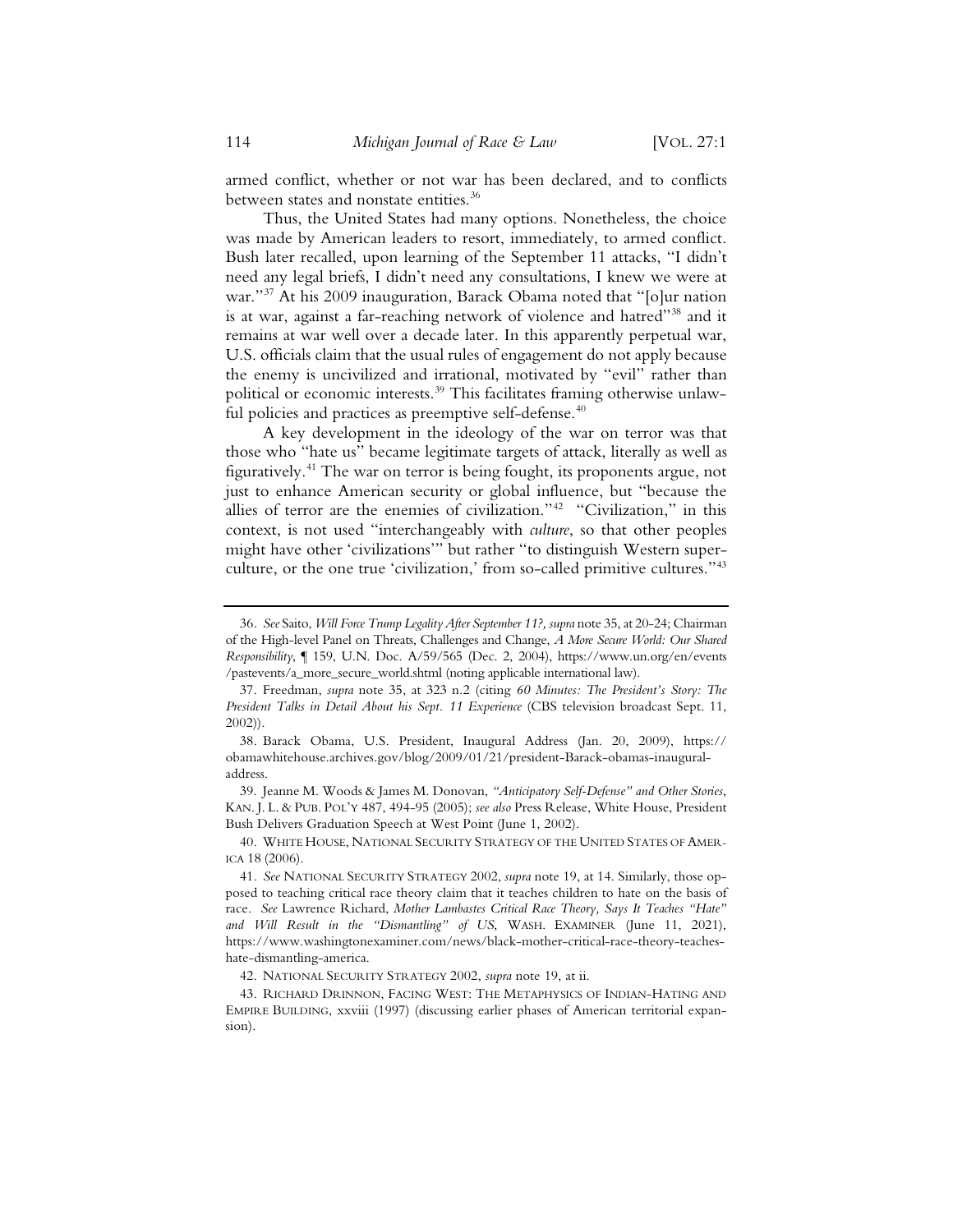As Bush declared to the German Bundestag, the "values" shared by the United States and its European allies are "universally true and right"; they "bind our civilizations together and set our enemies against us."44

The notion that the war on terror is being fought to "save civilization" undergirds a final precept: that there is but one path of human progress and the United States represents its highest stage.<sup>45</sup> The philosopher Ludwig Wittgenstein observed that Western civilization is not only "characterized by the word 'progress'" but "[p]rogress is its form rather than . . . one of its features."46 Progress, in turn, is understood in a linear and intensely Eurocentric manner. We are taught that there is "an entity called the West," Eric Wolf notes, and that it has a genealogy that leads us from ancient Greece to Rome to Christian Europe.<sup>47</sup> Christian Europe gave us the Renaissance and the Enlightenment, political democracy and the industrial revolution. "Industry, crossed with democracy, in turn yielded the United States, embodying the rights to life, liberty, and the pursuit of happiness."48

Introducing the *National Security Strategy,* Bush noted that the Cold War had "ended with a decisive victory for the forces of freedom—and a single sustainable model for national success: freedom, democracy, and free enterprise," values that "are right and true for every person, in every society."49 Thus framed, the United States has not simply a right but a responsibility to remake the rest of the world in its image. $50$  These certainties rationalize the wielding of American military, economic, and political might across the globe as well as the expanding surveillance state and the militarized maintenance of "order" at home. They are invoked to justify, or legitimate, the occupation of this land and the construction of the world's richest and most powerful state. As Obama proclaimed in 2009, the United States is the world's most prosperous and most powerful state, and "[w]e will not apologize for our way of life, nor will we waver in its defense."51

<sup>44</sup>*. President Bush's Speech to the German Parliament*, N.Y. Times (May 23, 2002), https://www.nytimes.com/2002/05/23/international/europe/president-bushs-speech-tothe-german-parliament.html.

<sup>45</sup>*. See* SAITO, MEETING THE ENEMY, *supra* note 15, at 25-32.

<sup>46.</sup> LUDWIG WITTGENSTEIN, CULTURE AND VALUE, 7e (Peter Winch trans., amend. 2d ed. 1980).

<sup>47.</sup> WOLF, *supra* note 15, at 5.

<sup>48</sup>*. Id.*

<sup>49.</sup> NATIONAL SECURITY STRATEGY 2002, supra note 19, at Introduction Letter.

<sup>50</sup>*. Cf.* President George W. Bush, Graduation Speech at West Point, *supra* note 29 ("America cannot impose this vision, yet we can support and reward governments that make the right choice for their own people.").

<sup>51.</sup> Obama, Inaugural Address, *supra* note 38.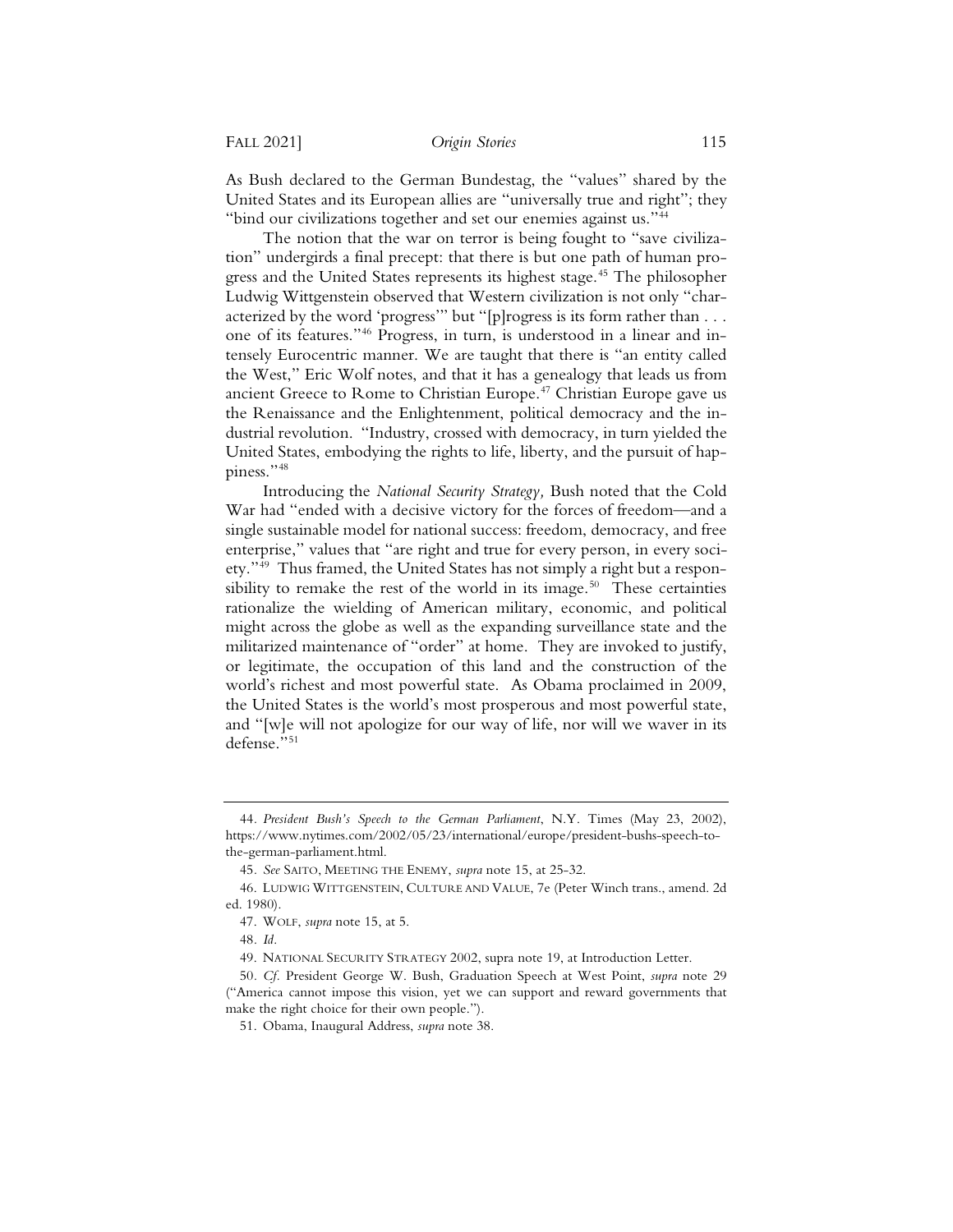The American master narrative, with its stories of righteousness "planted in us early,"<sup>52</sup> strives to nullify the diverse range of experiences that comprise our realities. But the stories of those who have been subordinated are not that easily disappeared and, as Okri notes, "[i]f we change the stories we live by, quite possibly we change our lives."53 Critical race theory challenges the stories that undergird the war on terror and that is, at least in part, why it has come under attack.

### III. CRITICAL RACE THEORY: ATTACKING THE MESSENGER

On September 4, 2020, President Trump directed all executive departments and federal agencies to identify "divisive, un-American propaganda training sessions," specifically those referencing "critical race theory," "white privilege," or suggesting "either (1) that the United States is an inherently racist or evil country or (2) that any race or ethnicity is inherently racist or evil."<sup>54</sup> It was the opening volley in a concerted effort to "portray[] anti-racist ideas as extremist and politically radioactive, so that they should be denounced by 'reasonable people on both sides.'"55

This directive, which seemed to come out of the blue, can be traced to documentary filmmaker and journalist Christopher Rufo who, in the course of compiling information on anti-racism trainings, had decided that critical race theory was "the perfect villain" for the conservatives' culture war.<sup>56</sup> On September 2, on Fox News, he pronounced critical race theory "an existential threat to the United States" and called on the president "to immediately issue an executive order to abolish critical-race-training from the federal government" and "stamp out this destructive, divisive, pseudoscientific ideology."<sup>57</sup> Within forty-eight hours Trump had done so and, by June 2021, Rufo was reporting that "lawmakers in 24 states [had] introduced, and six [had] enacted, legislation banning public schools from

<sup>52.</sup> OKRI, *supra* note 1, at 37.

<sup>53</sup>*. Id.*

<sup>54.</sup> Russell Vought, Memorandum for the Heads of Executive Departments and Agencies (Sept. 4, 2020), https://context-cdn.washingtonpost.com/notes/prod/default/ documents/84f300c2-533a-46b3-bf40-4c913593347a/note/4fe8fea2-9986-4264-ae4cec4b9054f715.#page=1; *see also* Josh Dawsey and Jeff Stein, *White House Directs Federal Agencies to Cancel Race-Related Training Sessions it Calls 'un-American Propaganda*,*'* WASH. POST (Sept. 5, 2020), https://www.washingtonpost.com/politics/2020/09/04/whitehouse-racial-sensitivity-training/.

<sup>55.</sup> Cheryl Harris, *What Is Critical Race Theory and Why Is Trump Afraid of It?*, NATION (Sept. 17, 2020), https://www.thenation.com/article/politics/trump-critical-race-theory/.

<sup>56.</sup> Benjamin Wallace-Wells, *How a Conservative Activist Invented the Conflict over Critical Race Theory*, NEW YORKER (June 18, 2021), https://www.newyorker.com/news/annalsof-inquiry/how-a-conservative-activist-invented-the-conflict-over-critical-race-theory.

<sup>57</sup>*. Id.*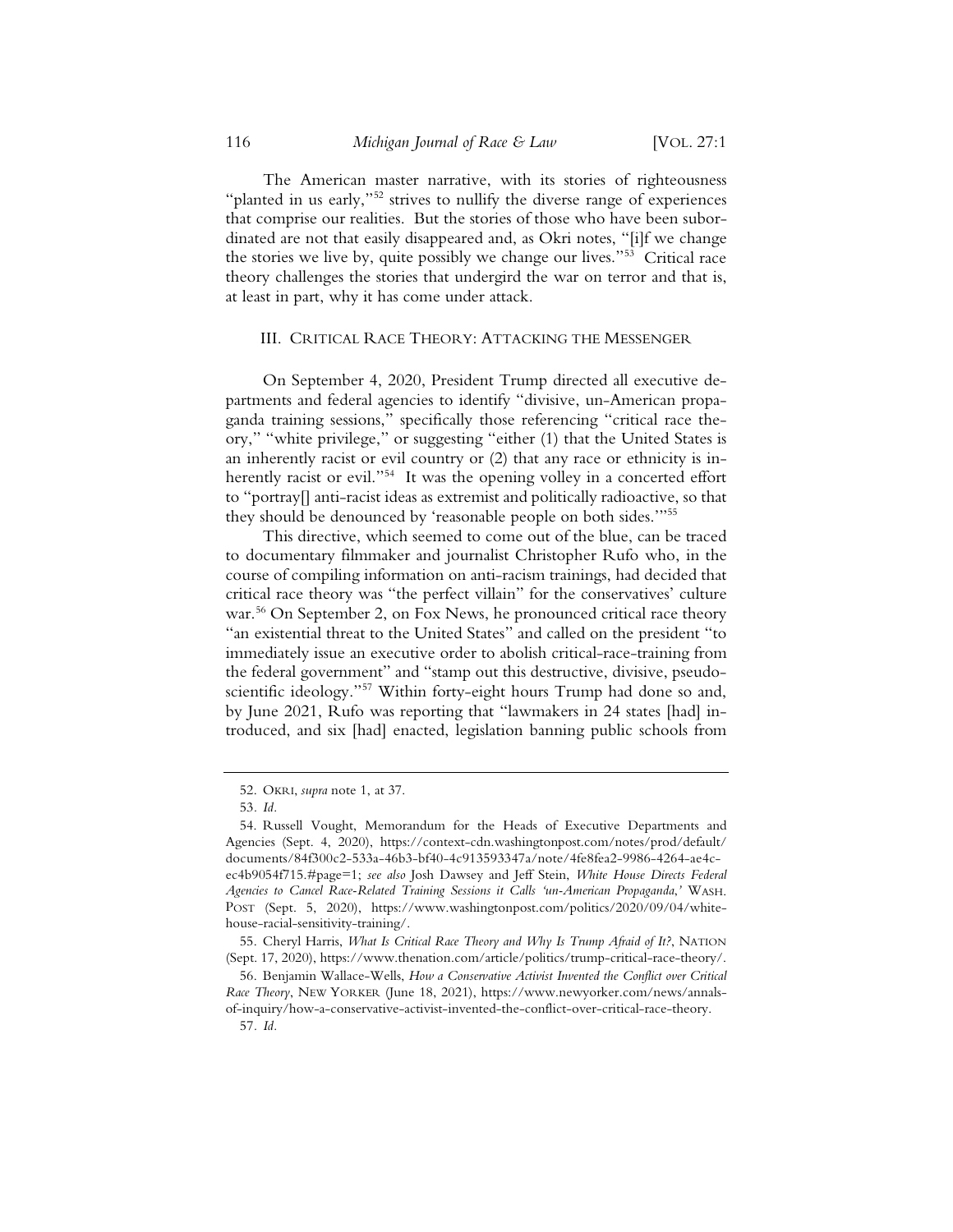promoting critical race theory's core concepts, including race essentialism, collective guilt and racial superiority."58

The depictions of critical race theory as anti-American propaganda intended to denigrate White people are wildly inaccurate. But critical race theory does ask, "What does race have to do with it?"59—a question many Americans would prefer not to confront. It considers how and why race plays a role in any given issue and formulates strategies for contesting racial subordination.<sup>60</sup> This approach, long utilized by individual scholars of color, was introduced as a conscious framework in the late 1980s by professors committed to incorporating the struggle against racism into their analysis of U.S. law and legal institutions.<sup>61</sup> Many of these scholars had been involved in the civil rights movement and brought with them a "redemptive" vision, a conviction that "[j]ustice remains possible, and it is the property of whites and nonwhites alike."62 The genealogy of critical race theory in the legal academy can also be traced to the movements that brought African American studies and ethnic studies more generally into colleges and universities.<sup>63</sup> In turn, conceptual frameworks inspired by critical race theory are now utilized across a range of other disciplines, including education, psychology, cultural studies, political science, and philosophy.64

Recognizing that all analyses arise from particular perspectives, critical race scholars have made "a deliberate choice to see the world from the

<sup>58.</sup> Christopher F. Rufo, *Opinion: Battle Over Critical Race Theory*, WALL ST. J. (June 27, 2021), https://www.wsj.com/articles/battle-over-critical-race-theory-11624810791.

<sup>59.</sup> Dorothy A. Brown, *Introduction to Critical Race Theory* in CRITICAL RACE THEORY: CASES, MATERIALS, AND PROBLEMS 1, 1 (3d ed. 2014).

<sup>60</sup>*. See* Natsu Taylor Saito and Akilah J. Kinnison, *Perspectives and Methods: Critical Race Theory* in OXFORD HANDBOOK OF CHILDREN'S RIGHTS LAW 139-157 (Jonathan Todres & Shani M. King, eds., 2020); *see generally* CRITICAL RACE THEORY: THE CUTTING EDGE (Richard Delgado & Jean Stefancic, eds., 3rd ed. 2013); CRITICAL RACE THEORY: THE KEY WRITINGS THAT FORMED THE MOVEMENT (Kimberlé Crenshaw et. al, eds., 1995).

<sup>61.</sup> Derrick A. Bell, *Who's Afraid of Critical Race Theory?*, U. ILL. L. REV. 893, 898 (1995); *see also* Kimberlé Williams Crenshaw, *The First Decade: Critical Reflections, or "a Foot in the Closing Door*,*"* 49 UCLA L. REV. 1343, 1361 (2002); Cheryl I. Harris, *Critical Race Studies: An Introduction*, 49 UCLA L. REV. 1215, 1220 (2002); Athena D. Mutua, *The Rise, Development and Future Directions of Critical Race Theory and Related Scholarship*, 84 DEN. U. L. REV. 329 (2006).

<sup>62.</sup> Angela P. Harris, *Foreword: The Jurisprudence of Reconstruction*, 82 CAL. L. REV. 741, 743 (1994).

<sup>63.</sup> Devon W. Carbado, *Critical What What?* 43 CONN. L. REV. 1593, 1600-01 (2011) (noting with respect to the establishment of ethnic studies that critical race theory can be thought of "as both an extension of this history and a replication of it in legal education").

<sup>64</sup>*. See* Kimberlé Crenshaw, *Twenty Years of Critical Race Theory: Looking Back to Move Forward*, 43 CONN. L. REV. 1253, 1256 (2011); Carbado, *supra* note 63, at 1620-23.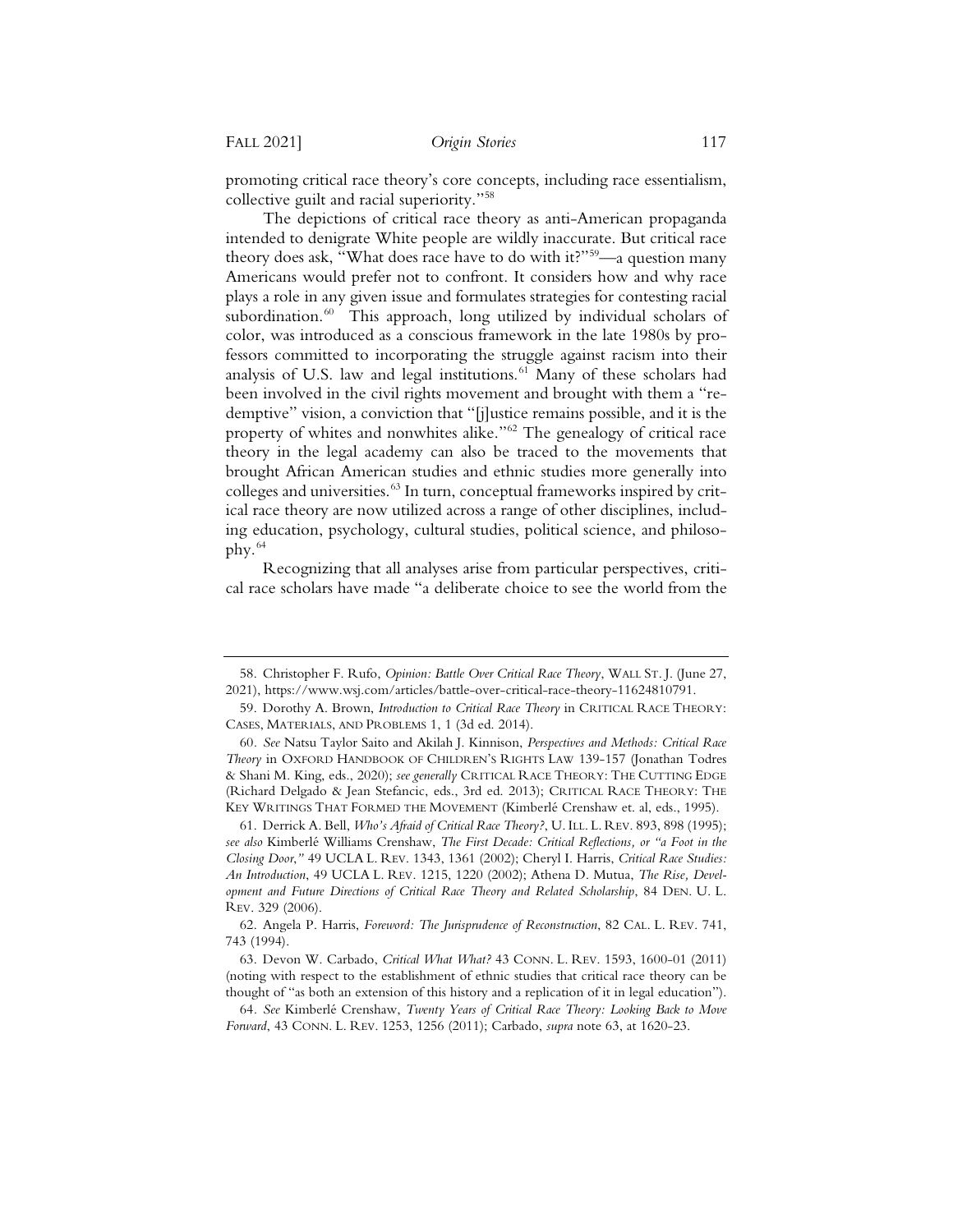standpoint of the oppressed."<sup>65</sup> From this methodological foundation a consensus has coalesced around some substantive principles. Most fundamental, perhaps, is that "race" is a powerful social construct, not a biological reality.<sup>66</sup> Building on the insight that "race" is best understood as a verb rather than a noun, critical race theory recognizes racial identity as both imposed and "performative"<sup>67</sup> and views identities as complex, dynamic, and intersectional.<sup>68</sup> Particularly disturbing to those who want to see racism as a thing of the past is work demonstrating that unconscious racism is not only pervasive but often more destructive than intentional bias.<sup>69</sup> Empirical research supporting this premise is often used in training programs designed to help employees and administrators within corporations, government agencies, and nonprofits recognize implicit bias.<sup>70</sup> Decoupling racial disparities from animus or discriminatory intent has made it easier to see racism as structural and to understand how biases or historical inequities in one sector of society can spill over to create interconnected and often inescapable networks of inequality.

Critical race theory has exposed racialized privilege as neither exceptional nor simply a vestige of past inequities, but an ordinary and integral aspect of American life.<sup>71</sup> In doing so, it undermines the dominant narrative's reliance on colorblind assimilationism to rectify racial wrongs. Where racism has been normalized, it cannot be effectively remediated by

68. Kimberlé Crenshaw, *Mapping the Margins: Intersectionality, Identity Politics, and Violence Against Women of Color*, 43 STAN. L. REV. 1241, 1296-99 (1991).

<sup>65.</sup> Mari J. Matsuda, *When the First Quail Calls: Multiple Consciousness as Jurisprudential Method*, 14 WOMEN'S RTS. L. REP. 297, 299 (1992).

<sup>66</sup>*. See generally* MICHAEL OMI & HOWARD WINANT, RACIAL FORMATION IN THE UNITED STATES (3rd ed. 2015) (discussing the social construction of race); IAN HANEY LÓPEZ, WHITE BY LAW: THE LEGAL CONSTRUCTION OF RACE (rev. ed. 2006) (tracing shifts in the interpretation of the racial prerequisite requirement in naturalization cases).

<sup>67</sup>*. See* Charles R. Lawrence III, *If He Hollers Let Him Go: Regulating Racist Speech on Campus*, 1990 DUKE L.J. 431, 443 n.52 (1990) (quoting Professor Kendall Thomas' 1990 Comments at Frontiers of Legal Thought Conference, Duke Law School); Carbado, *supra* note 63 at 1609.

<sup>69.</sup> Charles R. Lawrence III, *Local Kine Implicit Bias: Unconscious Racism Revisited (Yet Again)*, 37 U. HAW. L. REV. 457, 458 (2015); *see* Charles R. Lawrence III, *The Id, the Ego, and Equal Protection: Reckoning with Unconscious Racism*, 39 STAN. L. REV. 317, 322-23 (1987).

<sup>70</sup>*. See generally* Jerry Kang, *Trojan Horses of Race*, 118 HARV. L. REV. 1489 (2005) (summarizing empirical studies); Benjamin E. Stockman, Ayalén R. Rodriguez and Sandy Schlesinger, *Trends in Employment Anti-Discrimination Training: Why Employers Are Addressing Unconscious Bias in the Workplace*, June 23, 2021 (noting the widespread use of implicit bias trainings), https://www.venable.com/insights/publications/2021/06/trends-in-employment-anti-discrimination-train.

<sup>71</sup>*. See, e.g*., Cheryl I. Harris. *Whiteness as Property*, 106 HARV. L. REV. 1709 (1993); *see also* ROBERT A. WILLIAMS, JR., LIKE A LOADED WEAPON: THE REHNQUIST COURT, IN-DIAN RIGHTS, AND THE LEGAL HISTORY OF RACISM IN AMERICA 39 (2005).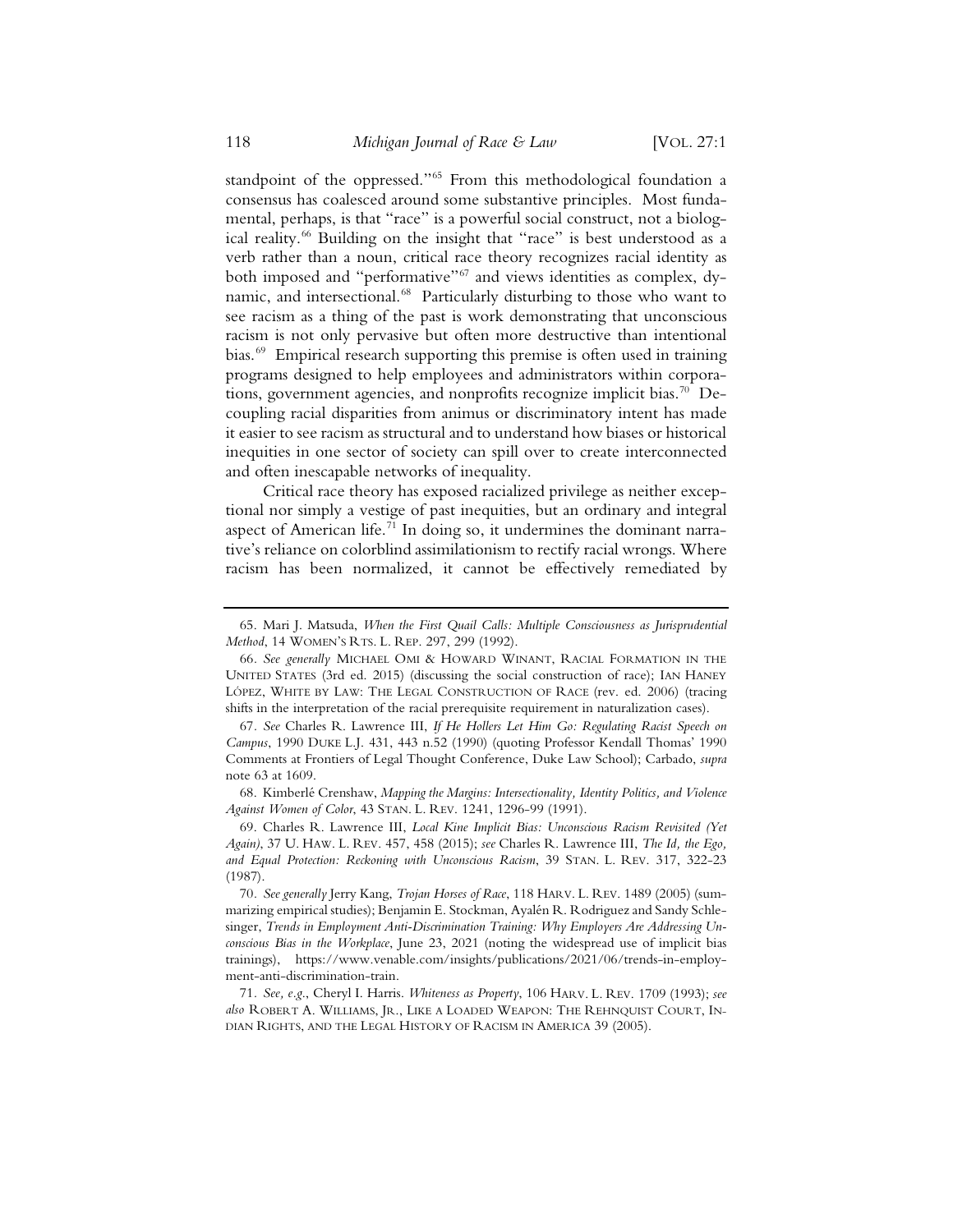colorblindness; indeed, colorblindness may perpetuate structural disparities.72 Assimilationism, too, is discredited because it not only erases the histories, cultures, and identities of those deemed "other," it also requires those in power to be willing to incorporate subordinated peoples.<sup>73</sup> More fundamentally, critical race theory "rejects the standard racial progress narrative . . . that characterizes the history of race relations in the United States [as] a history of linear uplift and improvement."74

Critical race theory insists on including the voices of all peoples and complicates the American master narrative—the origin story that provides a highly sanitized version of the violence employed against, and the exploitation of, Indigenous peoples, persons of African descent, and many immigrant groups, and relegates these actions to a past for which no one is today responsible.<sup>75</sup> This is why the current attacks on critical race theory are closely aligned with efforts to prevent teaching of the 1619 Project, which focuses on the enslavement of people of African descent in the United States, or to dismantle ethnic studies programs in public schools, as Arizona attempted in 2010.<sup>76</sup> By rejecting a triumphalist American narrative, critical race theory challenges many of the presumptions underlying the war on terror, beginning with the division of the world into "good" and "evil" and the association of Islam, or people from North Africa, the Middle East, or South Asia, with terrorism.<sup>77</sup> It insists on looking at context and causation, rejecting assertions of exceptionalism that preclude equal application of the law to all.<sup>78</sup> The stories it introduces complicate the

<sup>72.</sup> EDUARDO BONILLA-SILVA, RACISM WITHOUT RACISTS: COLOR-BLIND RACISM AND THE PERSISTENCE OF RACIAL INEQUALITY IN AMERICA 44 (5<sup>th</sup> ed. 2018); Neil Gotanda, *A Critique of "Our Constitution Is Color-Blind,"* 44 STAN. L. REV. 1, 55 (1991).

<sup>73.</sup> Alex M. Johnson, Jr., *Bid Whist, Tonk, and* United States v. Fordice*: Why Integrationism Fails African-Americans Again*, 81 CALIF. L. REV. 1401, 1414 (1993); *see* George A. Martinez, *Latinos, Assimilation and the Law: A Philosophical Perspective*, 20 CHICANO-LATINO L. REV. 1, 32-33 (1999); Gary Peller, *Race Consciousness*, 39 DUKE L.J. 758 (1990).

<sup>74.</sup> Carbado, *supra* note 63, at 1607; *see also* Derrick Bell, *Racial Realism*, 24 CONN. L. REV. 363, 373 (1992); Derrick A. Bell, Jr., Brown v. Board of Education *and the Interest-Convergence Dilemma*, 93 HARV. L. REV. 518, 523 (1980).

<sup>75</sup>*. See* Natsu Taylor Saito, *Tales of Color and Colonialism: Racial Realism and Settler Colonial Theory*, 10 FL. A&M U. L. REV. 1, 31-32 (2014); SAITO, SETTLER COLONIALISM, *supra* note 15, at 26-34.

<sup>76</sup>*. See* Sarah Schwartz, *Lawmakers Push to Ban '1619 Project' From Schools*, EDUC. WK. (Feb. 3, 2021), https://www.edweek.org/teaching-learning/lawmakers-push-to-ban-1619 project-from-schools/2021/02; Valerie Strauss, *Arizona's Ban on Mexican American Studies Was Racist, U.S. Court Rules*, WASH. POST. (Aug. 23, 2017), https://www.washingtonpost.com/news/answer-sheet/wp/2017/08/23/arizonas-ban-on-mexican-americanstudies-was-racist-u-s-court-rules/.

<sup>77</sup>*. See generally* Caroline Mala Corbin, *Terrorists Are Always Muslim but Never White: At the Intersection of Critical Race Theory and Propaganda*, 86 FORDHAM L. REV. 455 (2017).

<sup>78</sup>*. See generally* Crenshaw, *Twenty Years of Critical Race Theory*, *supra* note 64; Mutua, *The Rise, Development and Future Directions of Critical Race Theory*, *supra* note 61.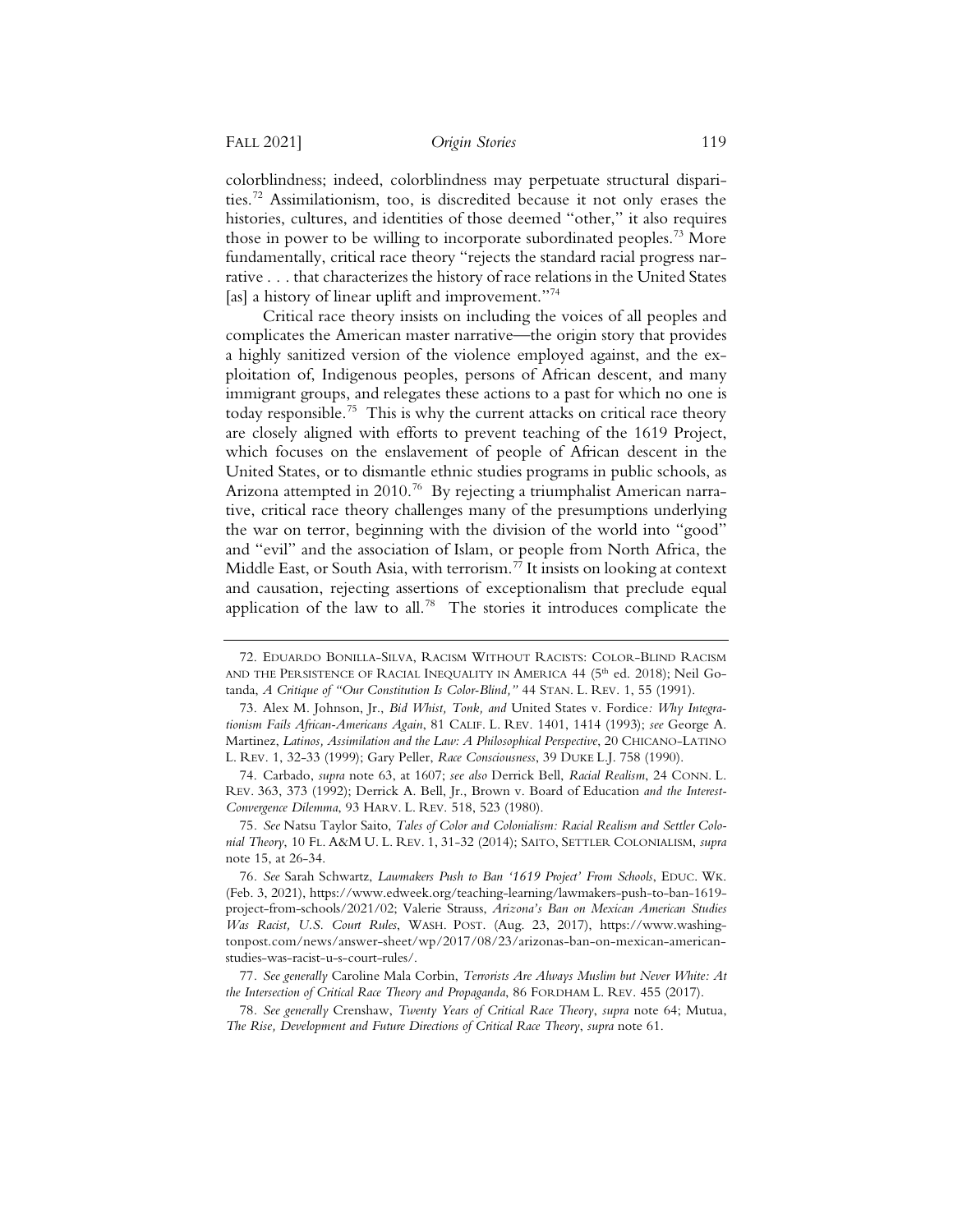premise that Western civilization—and the United States, in particular—is the culmination of human history.79

Those who employ a critical race perspective are often accused of being storytellers rather than serious scholars because they use narrative to illustrate that law, history, and even the sciences are never simply objective and empirical, and to emphasize the importance of truth as perceived by those "at the bottom."<sup>80</sup> "In storytelling there is always transgression," Okri observes.<sup>81</sup>

There is nothing more shocking or more dangerous or more upsetting to individuals and nations than truth. Giving truth direct narrative expression is to give it a public explosion... [I]t wakes up all the hidden bullies, the hidden policemen, and the incipient dictators and tyrants of the land*.* 82

Those bullies have emerged as politicians and media personalities take up the attacks on critical race theory, loudly condemning it as intent on humiliating White children, racist rather than anti-racist, unpatriotic, and possibly a communist plot.83 In Rufo's words, "We have successfully frozen their brand—'critical race theory'—into the public conversation and are steadily driving up negative perceptions. We will eventually turn it toxic, as we put all the various cultural insanities under that brand category." <sup>84</sup>

<sup>79</sup>*. See* WOLF, *supra* note 15, at 5; SAITO, MEETING THE ENEMY, *supra* note 15, at 18-34. 80*. See* Mari J. Matsuda, *Looking to the Bottom: Critical Legal Studies and Reparations*, 22

HARV. CIV. RTS. CIV. LIBERTIES L. REV. 323, 324 (1987); *see generally* DERRICK A. BELL, FACES AT THE BOTTOM OF THE WELL: THE PERMANENCE OF RACISM (1992). On storytelling, *see* Mari J. Matsuda, *Public Response to Racist Speech: Considering the Victim's Story*, 87 MICH. L. REV. 1989, 2320, 2323-24 (1989); Richard Delgado, *Storytelling for Oppositionists and Others: A Plea for Narrative*, 87 MICH. L. REV. 2411 (1989); RICHARD DELGADO & JEAN STEFANCIC, CRITICAL RACE THEORY: AN INTRODUCTION 37-46 (2001).

<sup>81.</sup> OKRI, *supra* note 1, at 52.

<sup>82</sup>*. Id.* at 52-53.

<sup>83</sup>*. See, e.g.*, Liz Wheeler, *Opinion: Critical Race Theory Is Repackaged Marxism*, NEWSWEEK (June 14, 2021, 6:00 AM), https://www.newsweek.com/critical-race-theoryrepackaged-marxism-opinion-1599557; Stephen Kearse, *GOP Lawmakers Intensify Effort to Ban Critical Race Theory in Schools*, PEW: STATELINE (June 14, 2021) (noting that in a March 2021 poll conducted by Leger in collaboration with the Atlantic 71% of respondents had never heard of critical race theory, but 48% thought it should not be taught in schools), https://www.pewtrusts.org/en/research-and-analysis/blogs/stateline/2021/06/14/goplawmakers-intensify-effort-to-ban-critical-race-theory-in-schools.

<sup>84.</sup> Meckler & Dawsey, *supra* note 2 (quoting Rufo).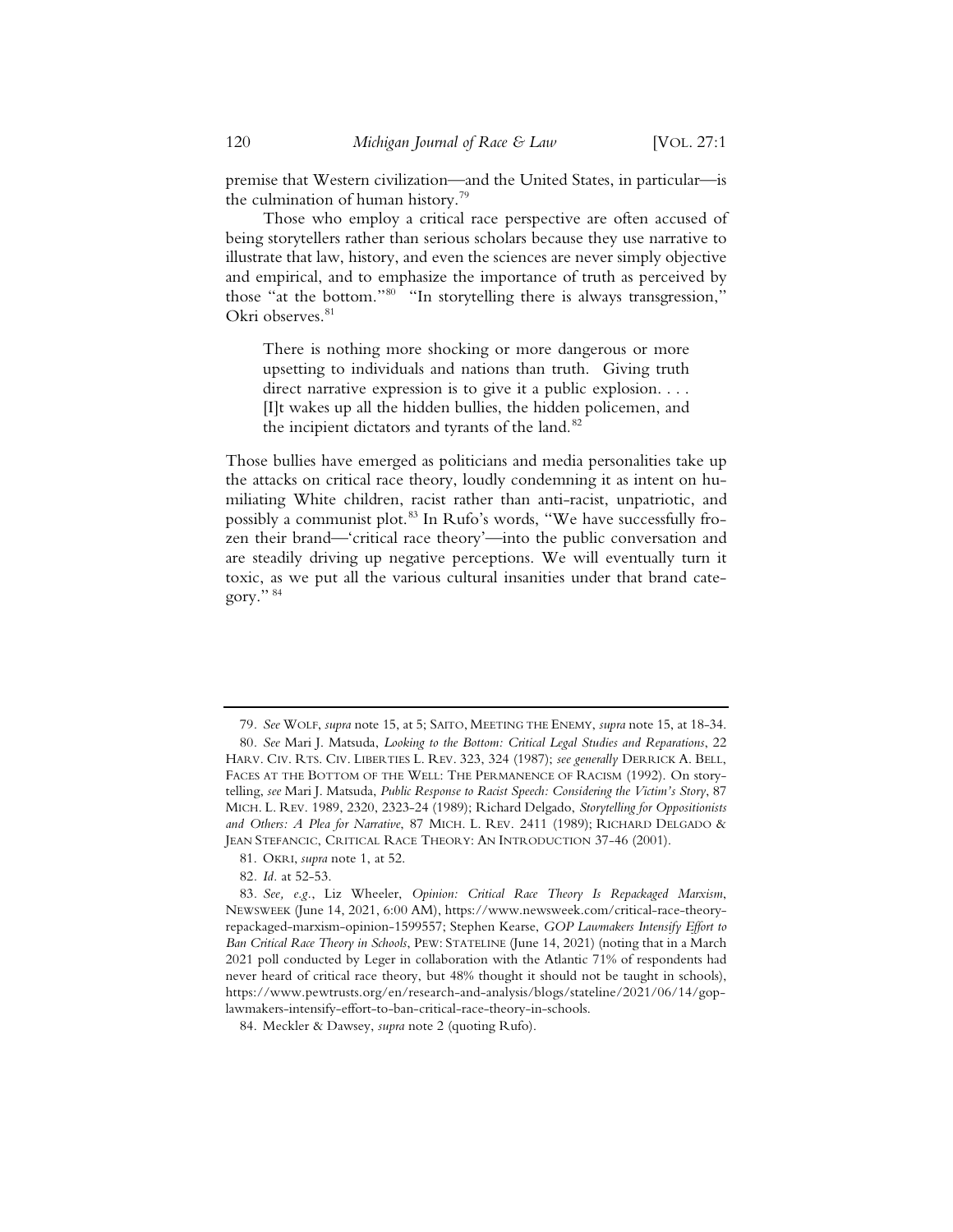#### IV. DANGEROUS NARRATIVES

The attempt to "rebrand" critical race theory as a toxic source of cultural insanities is part of a larger process in which we see the emergence not only of the bullies but of the hidden policemen and incipient tyrants as well. In this sense, the current "culture wars" are a natural extension of the war on terror. After September 11, 2001, no time was lost in expanding long-standing efforts to suppress those who challenge the political, economic, social, or racial status quo.<sup>85</sup> Initially, we saw this in the rapid passage of the so-called USA PATRIOT Act<sup>86</sup> and the implementation of the National Security Entry-Exit Registration System (NSEERS).<sup>87</sup> Foreshadowing the "Muslim bans" later implemented by the Trump administration, NSEERS required men from twenty-four Muslim-majority countries to provide detailed registration information to the government, making it much easier to track and, potentially, intern or deport them.<sup>88</sup>

The USA PATRIOT Act opened the door to repressive governmental tactics previously condemned as illegal and unconstitutional in the mid-1970s, most notably in Senate investigations of the FBI's COINTELPRO operations and similar programs used by other national security agencies to quash internal "enemies"—most of whom were people of color.<sup>89</sup> It significantly expanded the surveillance authority of federal agencies, limited the rights of immigrants, blurred the line between criminal and intelligence investigations, and created a new crime of "domestic terrorism."90 Domestic terrorism was broadly defined to encompass a range of activities intended to "influence the policy of a government by intimidation or coercion."91 Quite predictably, it has since been used to threaten those engaged in social or political protest (and those who provide them with "material support") with felony charges and long prison terms.<sup>92</sup> The construct has

91*. Id.* at 1120 (citing USA PATRIOT Act, Sec. 802(a)).

<sup>85</sup>*. See generally* Natsu Taylor Saito, *Whose Liberty? Whose Security? The USA PATRIOT Act in the Context of COINTELPRO and the Unlawful Repression of Political Dissent*, 81 OR. L. REV. 1051 (2002).

<sup>86</sup>*. Id.* at 1059-1060; Uniting and Strengthening America by Providing Appropriate Tools Required to Intercept and Obstruct Terrorism Act of 2001 (USA PATRIOT Act), Pub. L. No. 107-56, 115 Stat. 272.

<sup>87</sup>*. See generally* Kareem Shora, *National Security Entry Exit Registration System (NSEERS)*, 2 CARDOZO PUB. L. POL'Y & ETHICS J. 73 (2003).

<sup>88</sup>*. See* Vanita Saleema Snow, *Reframing Radical Religion*, 11 GEO. J. L. & MOD. CRIT. RACE PERSPECTIVES 1, 24 (2019); on the "Muslim bans," see *id.* at 25-26.

<sup>89</sup>*. See* Saito, *Whose Liberty?*, *supra* note 85, at 1078-1098; see generally WARD CHURCHILL & JIM VANDER WALL, THE COINTELPRO PAPERS: DOCUMENTS FROM THE FBI'S SECRET WARS AGAINST DISSENT IN THE UNITED STATES (2d ed. 2002).

<sup>90.</sup> Saito, *Whose Liberty?*, *supra* note 85, at 1115-1123.

<sup>92</sup>*. Id.* (citing USA PATRIOT Act, Sec. 805).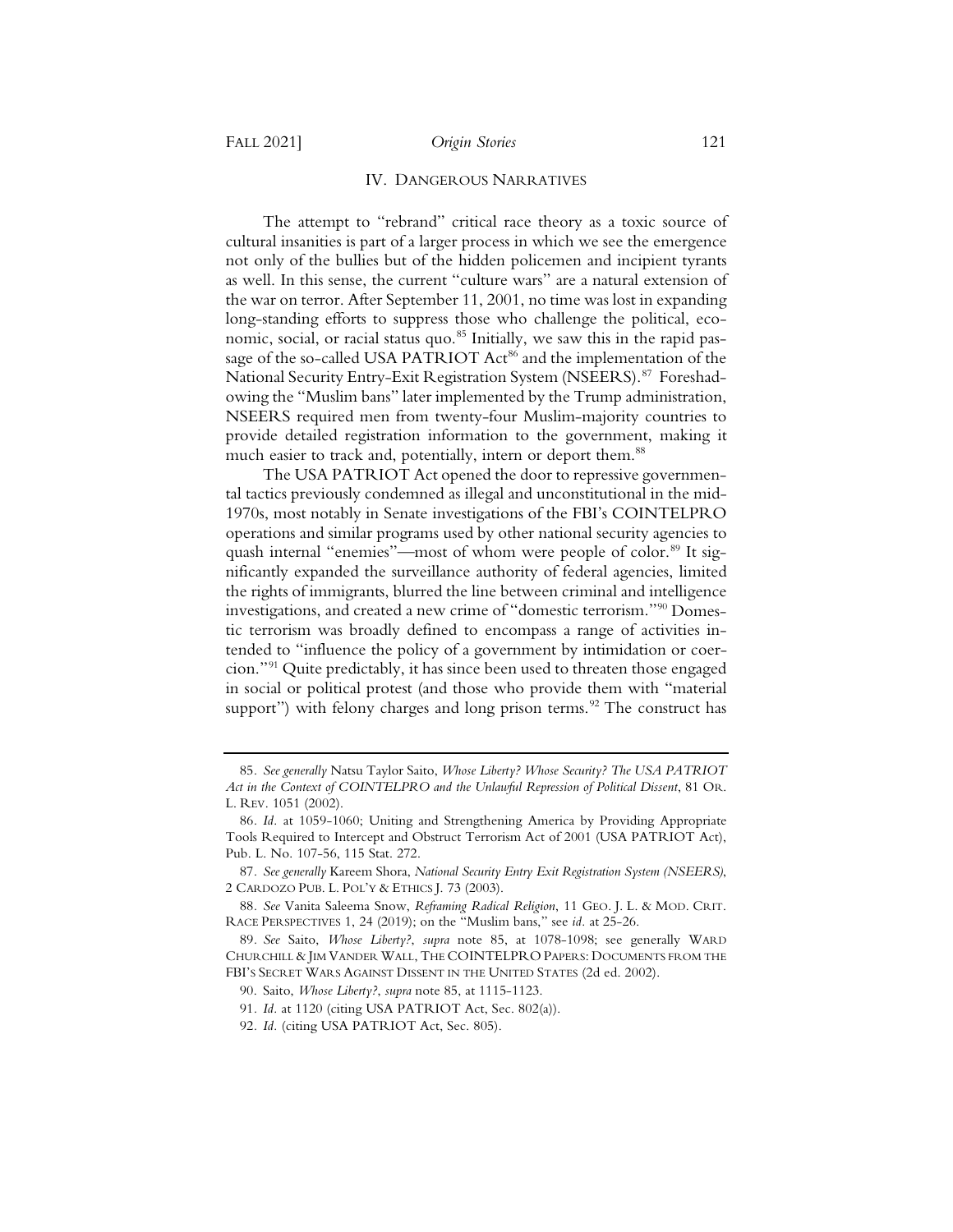also opened the door to increasingly militarized responses to situations that are presumptively matters of ordinary law enforcement.

Thus, for example, in 2016, Indigenous-led opposition to pipeline construction at Standing Rock, North Dakota, was by met by "heavily militarized police . . . who arrived in armored vehicles and assaulted them with purportedly less-than-lethal weapons, LRAD sound devices, and water cannons,"93 and similar attacks on water protectors around the country have continued well into the summer of 2021.<sup>94</sup> At Standing Rock, local and federal officials implemented "military-style counterterrorism measures" with the help of TigerSwan, a defense contractor active in the global war on terror.<sup>95</sup> TigerSwan, in turn, described the water protectors camped on unceded Indigenous lands as "'an ideologically driven insurgency with a strong religious component,'" explicitly likening them to jihadist fighters.<sup>96</sup> In subsequent prosecutions of water protectors around the country, numerous states have enhanced penalties for protests aimed at "critical infrastructure" such as pipelines, and individuals continue to face terrorism charges.<sup>97</sup>

Similarly, those participating in anti-racist protests stemming from police killings, or other actions associated with the Black Lives Matter movement, often face serious felony charges, including terrorism.<sup>98</sup> In other instances, the FBI has attempted to create a false equivalence between the deadly violence inflicted by White supremacists and what they term "Black identity extremists."99 Illustrating the contestation over narrative that often frames these cases, in the summer of 2020 felony charges were

<sup>93.</sup> Alleen Brown, Will Parrish & Alice Speri, *Leaked Documents Reveal Counterterrorism Tactics Used at Standing Rock to "Defeat Pipeline Insurgencies,"* INTERCEPT (May 27, 2017), https://theintercept.com/2017/05/27/leaked-documents-reveal-security-firms-counterterrorism-tactics-at-standing-rock-to-defeat-pipeline-insurgencies; *see also* Will Parrish & Sam Levin, *Treating Protest as Terrorism: US Plans Crackdown on Keystone XL Activists*, GUARDIAN (Sept. 20, 2018), https://www.theguardian.com/environment/2018/sep/20 /keystone-pipeline-protest-activism-crackdown-standing-rock.

<sup>94.</sup> GINIW Collective, *Brutal Arrests, Tear Gas, Rubber Bullets Used on Water Protectors at Stop Line 3*, CENSORED NEWS: INDIGENOUS PEOPLES AND HUM. RTS. (Aug. 1, 2021), https://bsnorrell.blogspot.com/2021/08/brutal-arrests-pepper-spray-rubber.html.

<sup>95.</sup> Brown, Parrish, & Speri, *supra* note 93.

<sup>96</sup>*. Id.*

<sup>97.</sup> Alleen Brown, *Ohio and Iowa Are the Latest of Eight States to Consider Anti-Protest Bills Aimed at Pipeline Opponents*, INTERCEPT (Feb. 2, 2018), https://theintercept.com/2018/02 /02/ohio-iowa-pipeline-protest-critical-infrastructure-bills/.

<sup>98.</sup> Akela Lacy, *Protesters in Multiple States are Facing Felony Charges, Including Terrorism*, INTERCEPT (Aug. 27, 2020), https://theintercept.com/2020/08/27/black-lives-matterprotesters-terrorism-felony-charges/; Masood Farivar, *Hundreds of Domestic Terrorism Investigations Opened Since Start of George Floyd Protests, Official Says*, VOA NEWS (Aug. 4, 2020), https://www.voanews.com/usa/race-america/hundreds-domestic-terrorism-investigationsopened-start-george-floyd-protests.

<sup>99</sup>*. See generally* Natsu Taylor Saito, *Identity Extremism*, 76 NAT. L. GUILD REV. 32 (2019).